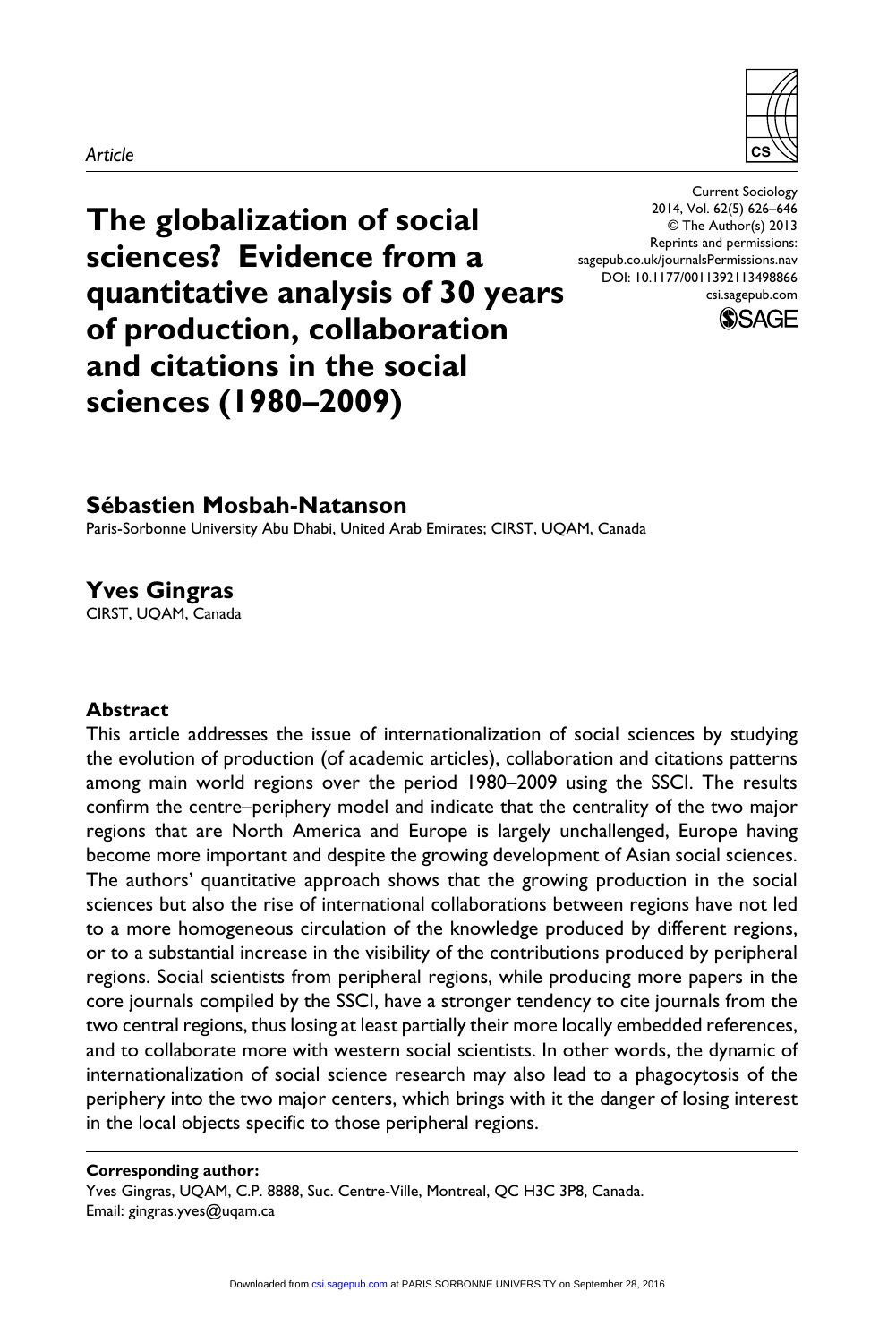### **Keywords**

Bibliometrics, globalization, periphery, quantitative studies, social sciences

# **Introduction**

The internationalization of the natural sciences is a well-recognized phenomenon that has been already widely analyzed. Circulation of men and ideas, knowledge production practices and research funding are the main dimensions along which this internationalization takes place (Gingras, 2002).<sup>1</sup> Today a French mathematician collaborates with a Brazilian one or an Australian one very easily while teams of physicists working at a large particle accelerator, funded by numerous countries, will often be composed of scientists of dozens of different nationalities. Therefore, most of the natural sciences can be considered today as globalized ones, even if central countries still dominate these transnational scientific fields due to their infrastructure and financial resources. The question of the internationalization of the social sciences is more recent. Cultural and linguistic differences, national traditions, state-centered institutionalization and research themes of local interest have proven to be obstacles to such a phenomenon (Gingras and Mosbah-Natanson, 2010; Heilbron, 2009). But the debate about the internationalization and the globalization of the social sciences has in fact been going on for the last few decades (for the case of sociology, see Berthelot, 1998). It first concerned the main regional divisions in the world social sciences. Until the 1980s, they were considered to be divided between western social sciences, or 'first world social science', and 'second world social science' from the communist countries, while third world social science was lagging behind (Garneau, 1985). In the last two decades, a more theoretical discussion has focused on the possibility of a unified world sociology (Archer, 1991) while the domination of western social sciences was questioned. Hence, the theoretical limits of northern social sciences have been recently documented (Connell, 2006) and solutions have been proposed to better integrate a diversity of approaches in the core of social sciences (Keim, 2011). The low status and limited recognition of third world social sciences have been analyzed, in terms of visibility (Arunachalam and Manorama, 1989) and division of labor between the north and the south (Alatas, 2003). But these discussions remained largely theoretical and, with few exceptions (Keim, 2010), empirical data were rarely used to assess the eventual move toward more globalized social sciences and go beyond (and behind) the performative discourses on the inherent necessity of 'internationalization' and 'globalization'.

This article proposes to study world social sciences over a 30-year period (1980– 2009) with quantitative tools based on a large bibliographic database, the Web of Science (WoS). We intend to document the social sciences and their evolution, based on a center– periphery model and by analyzing three major indicators: production of papers, international collaboration and citation patterns for the major regions of the globe. Despite their limitations, these indicators can illustrate some specific characteristics of the international relations in the social sciences and can shed light on the changes in the relations between regions: has the center–periphery structure of world social sciences been challenged first in terms of production during the last decades? Does increased internationalization favor the emergence of pluralistic patterns of collaboration between countries,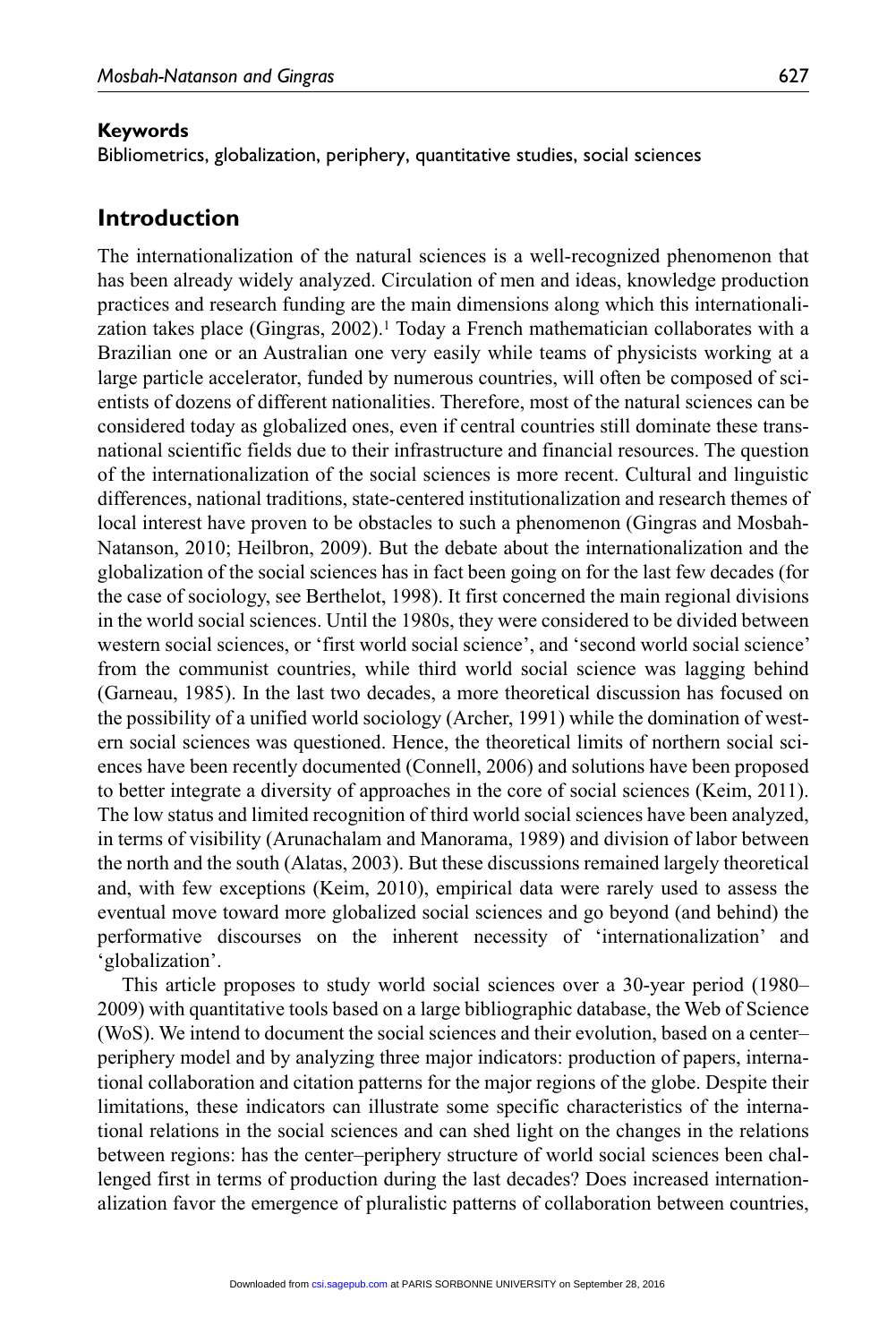enabling social scientists from the south to collaborate directly with their counterparts and diminishing their dependency towards western countries? Are contributions from Asia or Africa becoming more visible in Europe and North America social sciences now than in the past?

# **Globalization, center–periphery model and quantitative indicators**

Our analysis of the globalization of the social sciences is based on the hypothesis of a center–periphery structure of the world social sciences system. We draw our model of a center–periphery structure from the classic history and sociology of science which consider that, historically, the world system of science has been organized around shifting centers and peripheral countries which imitated and/or competed with them (Ben-David, 1971; Schott, 1998). More recently, Keim has analyzed the center–periphery structure of the world social sciences with a model drawn from the economic dependency theory that considers institutional and intellectual characteristics of the scientific system in a country or region along three specific dimensions: development/underdevelopment, autonomy/ dependency and marginality/centrality (Keim, 2010).

The first dimension opposes developed social sciences to underdeveloped ones. Developed social sciences are to be found in countries which have developed their institutional framework and research capacity since the 19th century, i.e. Europe and North America which constitute the center(s) in that sense. By contrast, peripheral countries and regions are characterized by their comparatively less developed research capacity. In this article, we consider the volume of publications as an indicator of the development of the social sciences within a given region and we try to evaluate the changes which have occurred in terms of production by region over the last decades.

The second dimension of the model opposes autonomous social sciences to dependent ones. According to Alatas, scientific dependence is the major issue for peripheral social sciences and deals with numerous aspects of scientific life and production such as dependency on ideas, dependency on the media of ideas and on investment and funding (Alatas, 2003). He defines 'academic dependency' as a 'condition in which the social sciences of certain countries are conditioned by the development and growth of the social sciences of other countries' (Alatas, 2003: 603). Here we try to assess this autonomy– dependence scheme by measuring international collaboration. A country or a region may be considered autonomous when its collaborative production is relatively low. On the other hand, countries and regions which largely rely on collaboration for their social sciences production can be described as dependent.

The last dimension of the model deals with the international recognition of social sciences from different regions according to a centrality–marginality opposition. Central social sciences are the ones which are internationally visible and recognized while peripheral social sciences are largely invisible. This dimension focuses largely on the cognitive and intellectual relations between scientific communities. To measure it, we focus on the references in social sciences articles, considering that they constitute a good indicator of the visibility of the social sciences produced by different countries and regions. This indicator enables us to avoid some tautological definitions of central social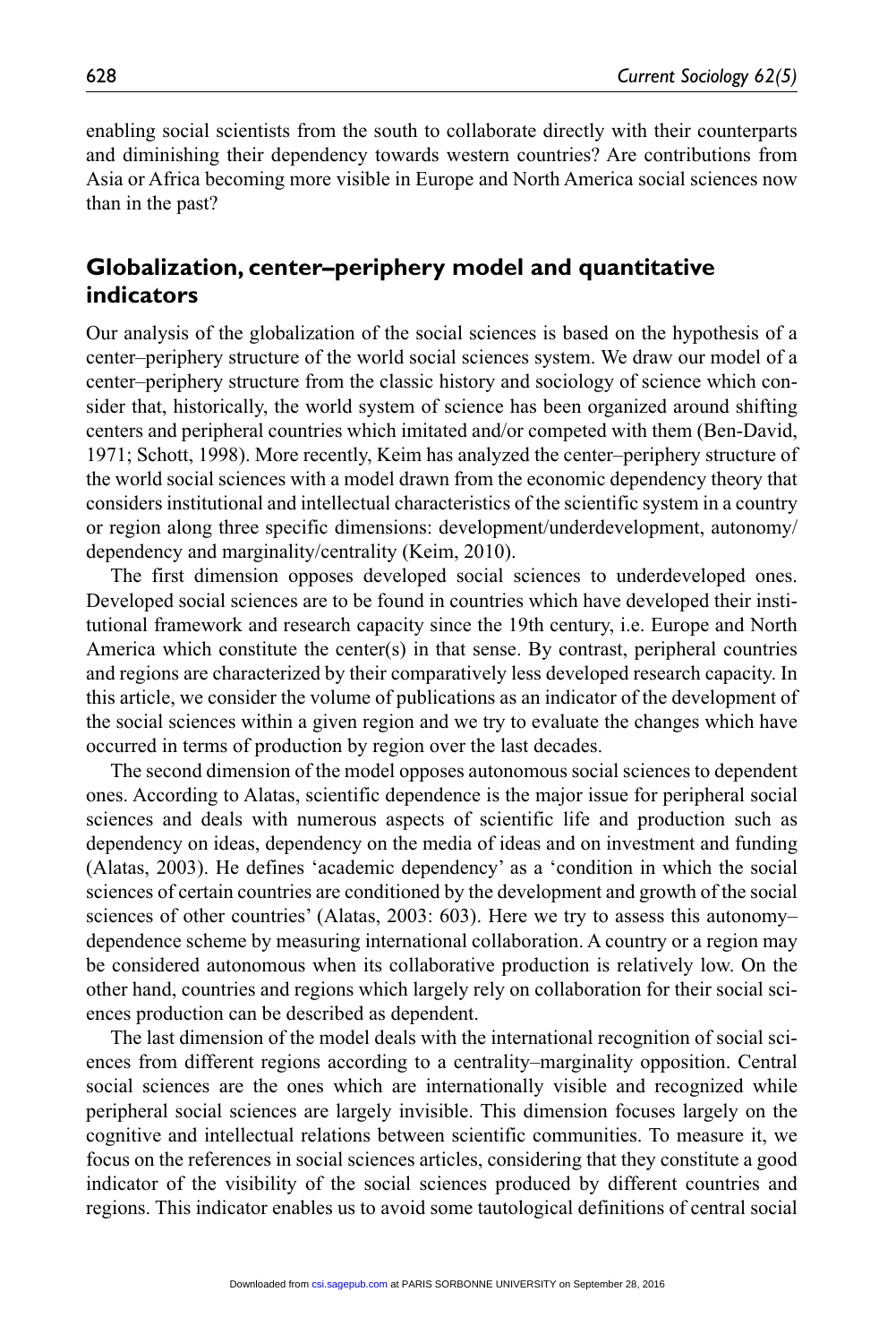sciences implied by the database we use because references in articles are not limited to the core journals covered by the database. Then central social sciences may be defined by their large rate of self-reference while marginal social sciences can be characterized both by their low rate of self-reference and their high rate of foreign references.

# **Methodology**

Our analysis of the global trends in knowledge production is based on the Thomson Reuters Social Science Citation Index (SSCI) of the Web of Science, which covers articles2 published in more than 1000 journals in the disciplines of the social sciences and includes addresses of all authors as well as the list of references for each paper.3 Such a methodological choice entails limitations that must be acknowledged. The SSCI has well-known limitations. The major one is its focus on English-language journals and its underestimation of non-English-language scientific production:4 Asian languages and Spanish, for example, are strongly underestimated when compared to their expected proportion from other larger databases of journals such as Ulrich (Archambault et al., 2006; Hicks, 1999). To understand the database effect and take it into account in interpreting the trends, we analyzed the geographical origins of the journals covered and their evolution over time. The issue of language being crucial, we can only attempt, in this article, to assess changes and evolution mainly in the English-language social sciences. But, if one admits that English is becoming, even in the social sciences, a dominant language (Ammon, 2010), then this bibliometric approach can provide a good overview of the changes and evolution over time of the world social sciences at a scale that cannot be observed without the use of such large databases.

The geographical level of analysis is critical (for a discussion of spatial scientometrics see Frenken et al., 2009). Going down to specific countries would be problematic, because it would favor major western countries such as the USA, Great Britain or Germany, and it would prevent us from evaluating eventual major changes in the international relations of social sciences while neglecting small or peripheral countries. Given the large number of countries involved in the production of social sciences, we chose the region, often being a continent, as a unit of analysis. We divided the world into seven regions: Europe (defined as all the countries of the European Union plus other European countries like Switzerland, Norway, Iceland and the ex-Yugoslavian countries), North America (defined as USA and Canada<sup>5</sup>), Latin America,<sup>6</sup> Africa, Asia,<sup>7</sup> Oceania and the Commonwealth of Independent States (CIS).8 This division can be questioned and others can be proposed (see, for example, Frenken et al., 2010). We chose to consider Europe as a unified region, including the ex-communist Eastern European countries because of the time span we consider in this article (here we differ from Frenken et al., 2010; see also Kozlowski et al., 1999; Must, 2006). The attribution of a region to a paper is based on the address indicated by the author.9

Finally, the definition of the social sciences being far from universal, our aim was not to limit ourselves to the single case of sociology and we included other major social sciences such as economics, political science, anthropology and geography. We chose not to include disciplines from the humanities such as history and philosophy, or psychology (which may be today considered very close to the natural sciences). From a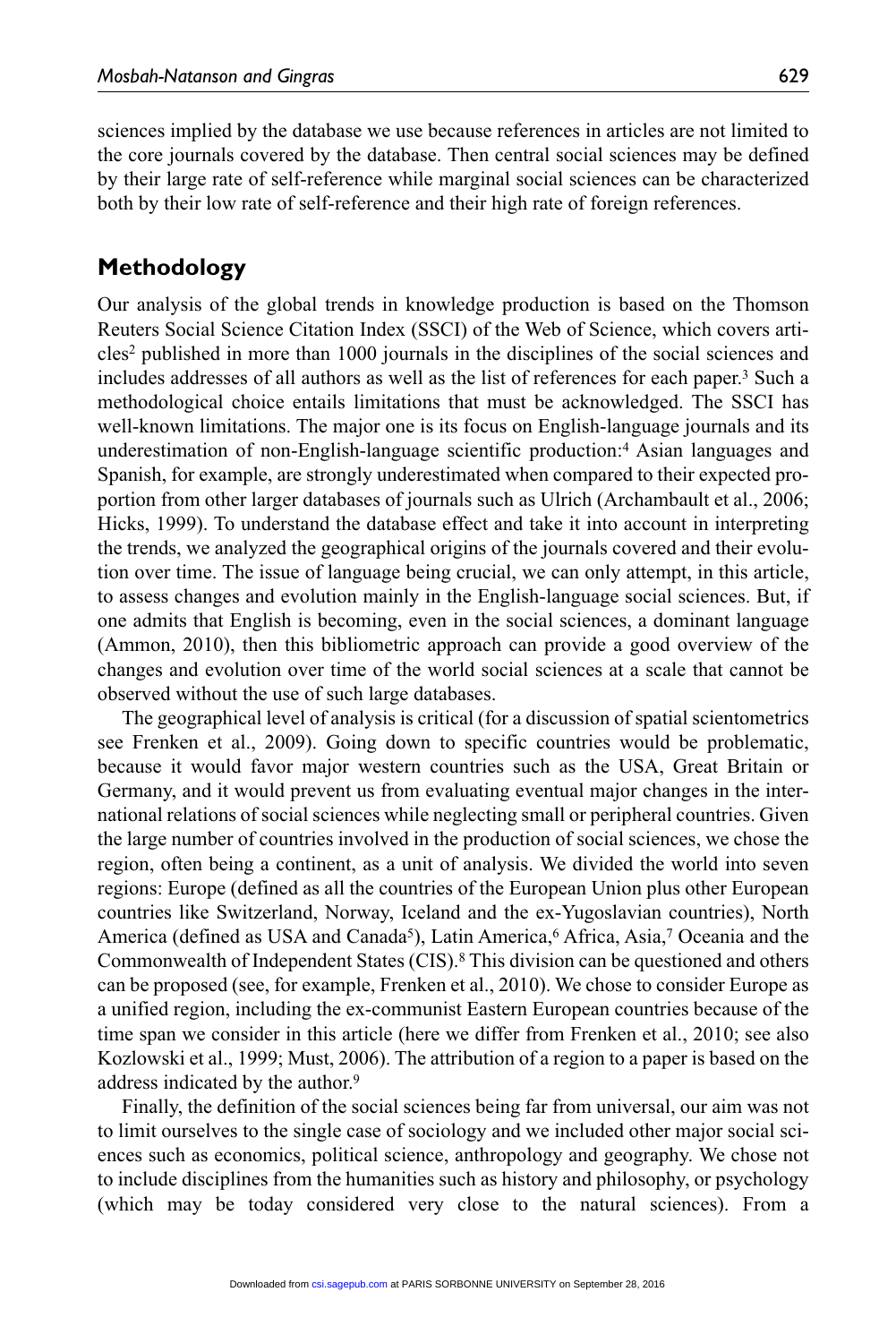methodological point of view, we used the classification of the WoS<sup>10</sup> and the results presented in this article are based on the aggregation of data for those social sciences.



# **Global trends in social sciences production**

**Figure 1.** Production of social sciences publications by region according to the SSCI.

In this section, we analyze the geographical distribution of the world production of social sciences publications and its evolution over the period 1980–2009. Such an analysis allows us to establish a cartography of the world social sciences in terms of center– periphery structure and to assess whether the last decades saw any important shift in the geography of the major social sciences centers in the direction of a more globalized social science. We analyze the production in terms of papers (sheer number and share) by regions and by decade.

A first analysis of Figures 1 and 2 reveals the central weight of two regions in the social sciences: first, and by far, North America – on average around 57% of the social sciences papers have at least one North American address; and second Europe – with around one-third of the papers with at least one European address. Those two regions account for close to 90% of the global production compiled in the SSCI in each decade. Being the two regions in which social sciences have been institutionalized since the end of the 19th century and considering the size of their scientific community (Calhoun, 2010; Van Langenhove, 2010), such a result goes along with the trend in the natural sciences (Glanzel et al., 2008). The other regions are by far less productive: only Asia exceeds 5% of the world production, Oceania being close to that number and the three other regions being under 2%. The world of social sciences as represented through the journals included in the WoS is clearly structured with a center composed of western countries and a periphery composed of the other countries and regions.11 Regarding the limitations of the database and its English bias, one must also consider that such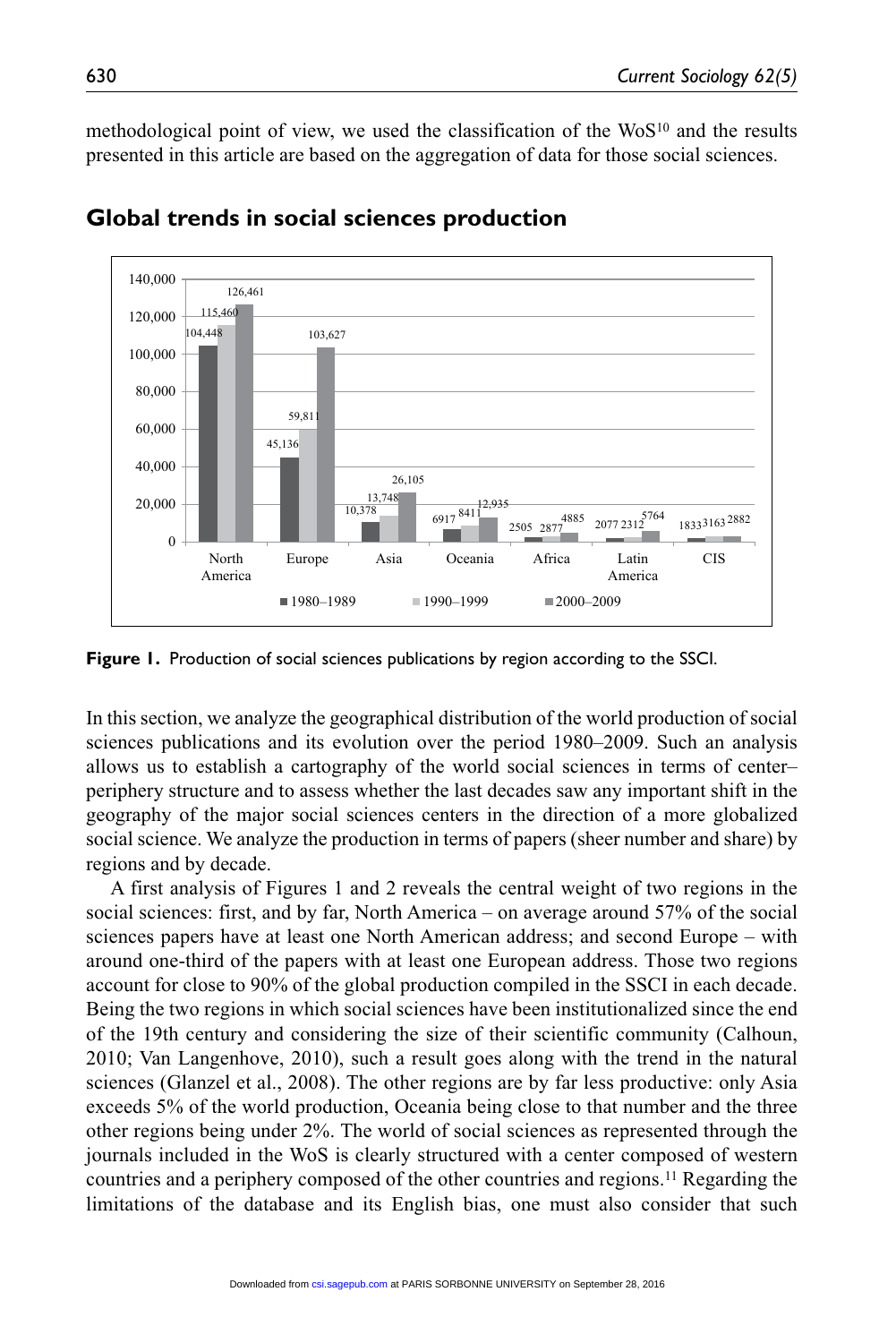

**Figure 2.** Proportion of social sciences publications production by region according to the SSCI.

a massive and quantitative domination in terms of production is very unlikely to be challenged, even with a better coverage of academic journals from Latin America or Asia in other languages.

The data also indicate two other trends. The first is the substantial growth in the number of publications for every major region, except for North America (and the CIS with an erratic production). If one looks at the absolute numbers over the three periods, it can be seen that, for almost every region, they more than doubled between 1980–1989 and 2000–2009 (except for the two regions already mentioned). The second trend is the rise of the share of each of these regions, and the decline of the North American share. Such a decline has been discussed in the recent literature on the evolution of the world science system (Leydesdorff and Wagner, 2007). This suggests an evolution of social sciences production during the last three decades toward a more decentralized order. Two regions, Europe and Asia, become more important, even central for the former (Glanzel et al., 2008).

To verify the accuracy of these first conclusions, we have to bear in mind the limitations of the database and therefore consider the possible changes within it regarding the origins of covered journals. There is a substantial rise in the number of social sciences journals covered by the WoS: from 756 in the 1980s to 1089 in the 2000s, a rise of 30%. Then, mechanically, the general, but uneven, growth is partly a consequence of a larger database. Here two major explanations can be proposed: first, that period saw a major rise in new journals that the WoS integrated into the database – hence, the general growth would not be a statistical artifact, but would correspond to a substantial evolution of the world of social sciences; second, another explanation lies in the recent competition between the WoS and the new database Scopus. This competition may have led to the deliberate strategy of covering a larger number of existing journals by Thomson (Archambault et al., 2009). Looking in more detail at the newly covered journals, it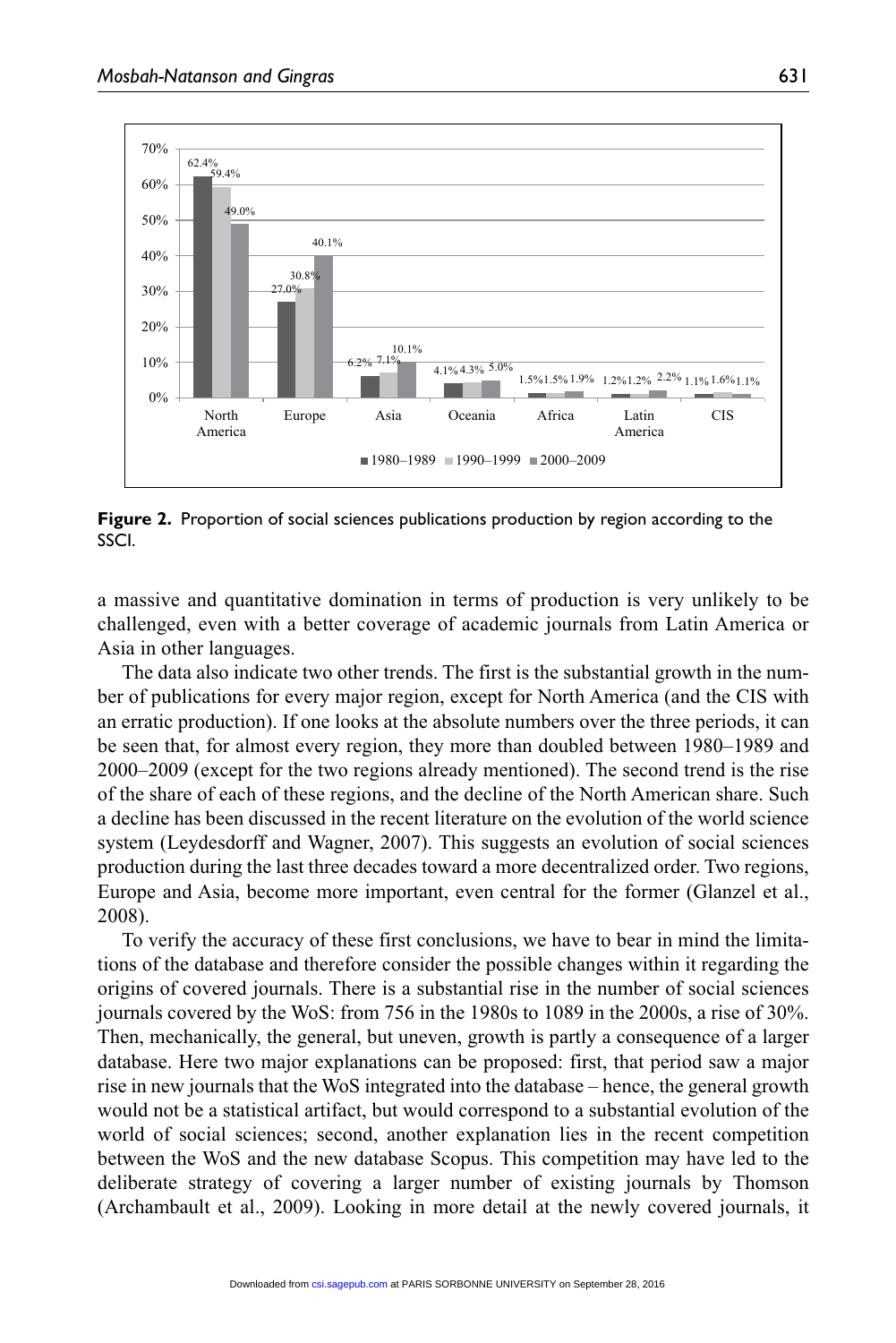| Journals      | 980–1989 |       | 990–1999 |       | 2000-2009 |         |
|---------------|----------|-------|----------|-------|-----------|---------|
| North America | 375      | 49.7% | 399      | 48.5% | 398       | 36.5%   |
| Europe        | 308      | 40.8% | 365      | 44.4% | 561       | 51.5%   |
| Asia          | 31       | 4.1%  | 21       | 2.6%  | 46        | 4.2%    |
| Oceania       | 17       | 2.3%  | 17       | 2.1%  | 27        | 2.5%    |
| International | 12       | 1.6%  | 10       | 1.2%  | Н         | $1.0\%$ |
| Latin America | 8        | 1.1%  | 5        | 0.6%  | 31        | 2.8%    |
| Africa        | 3        | 0.4%  | 4        | 0.5%  | 12        | 1.1%    |
| <b>CIS</b>    |          | 0.1%  |          | 0.1%  | 3         | 0.3%    |

Table 1. Geographical origins of social sciences journals.<sup>a</sup>

a The geographical origin of a journal is identified through the location of its publisher. From the ISSN database, we identified 15 international journals over the whole period (containing about 1% of social sciences articles). There are also 78 journals with 'international' in their title, but which are not classified as 'international' in ISSN. These 78 journals are distributed substantially in the same manner as other journals with regard to the continent where their publisher is located.

appears that the majority of them are recently created ones, especially in the 1990s and fewer in the  $2000s$ . The  $220$  new journals<sup>12</sup> included in the 1990s were mainly created after 1980 (88.2%). It is less the case in the 2000s but there is still a majority of newly created journals: 63.6% of the 393 new journals included in the WoS were created after 1990. Therefore, the growth in the social sciences production that we observe is the result of both the emergence of new journals and of a better coverage of existing ones, the first factor being dominant.

## *The new geography of social science journals*

If we examine the new journals compiled by the WoS (Table 1), it appears that there are more new European journals than North American ones. Out of 220 new journals included in the 1990s (compared to the 1980s), 110 are European and 96 North American. Out of 393 news journals added in the 2000s (compared to the 1990s), the trend is even stronger: 240 new European ones, against only 69 new North American ones. Therefore the geography of journals compiled by the database has substantially evolved during the last decades as Table 1 shows.

How can we explain such a growth in European journals? First, a substantial number of 'European' journals13 were created, mainly in English, in the 1980s and 1990s largely through the voluntaristic policy of the European Union aimed at forging a unified European research space (Heilbron, 2009). Another factor is the creation of new social science journals, again often in English, specifically in Central and Eastern European countries after the fall of communism such as the *Polish Sociological Review* created in 1993, the *Estonian Journal of Archeology* created in 1997 or the *Transylvanian Review of Administrative Sciences* created in 2005. The growth of European social sciences is thus not a statistical artifact, but corresponds to a substantial development of the European English-language social sciences, while the number of North American journals remains stable across the three periods (1980–1989: 375 journals: 1990–1999: 399 journals;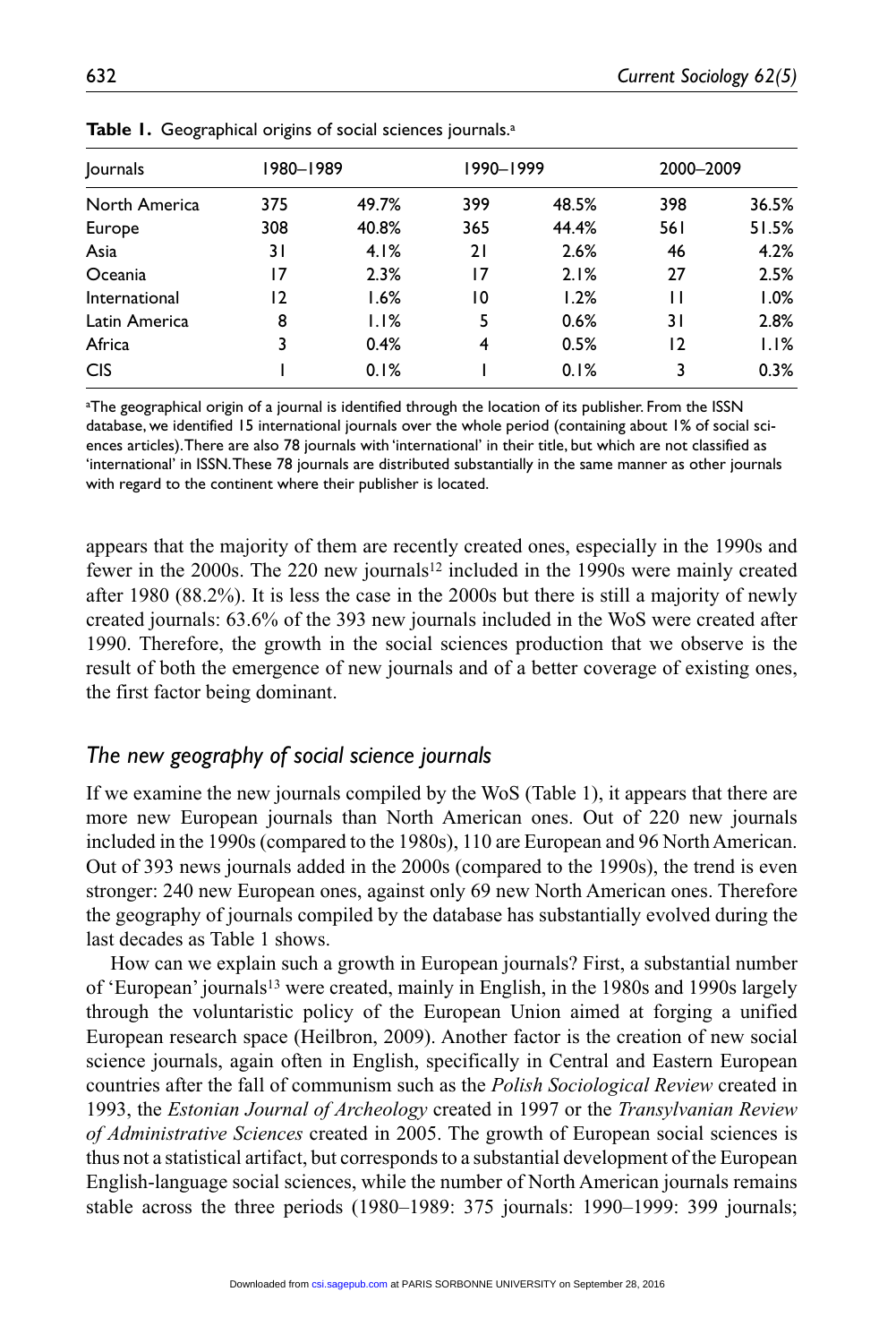2000–2009: 398 journals). Then, the competition between the two central regions, North America and Europe, evolves in favor of the latter. In the 1980s, half of the social sciences journals were North American and only 40% European. Twenty years later, the situation is reversed, due both to a more active Europe in terms of journal creation and to a better journal coverage by the WoS. The growth of the share of European papers in social sciences is thus largely a consequence of the growth of the number of European journals, which are now much more numerous than North American ones. Nonetheless, it must be noticed that the North American domination is still prevalent in terms of numbers and share of papers (Figure 2). Even if contested by Europe as a major social sciences producer, the domination of the North American social sciences remains strong in terms of global production.

### *The peripheral regions*

As shown in Figures 1 and 2, the other regions also saw a rise in their production and their share of the world social sciences. More specifically, two regions see a substantial rise, Asia and Latin America, moving respectively from 6.2% and 1.2 % of the world production in the 1980s to 10.1% and 2.2% in the 2000s. The rise of Oceania and Africa is less strong. The CIS is an exception in terms of production and share with a substantial growth in the 1990s and a decline in the 2000s (Wilson and Markusova, 2004). As we will see in the next section, this global rise can be linked to the rise of collaborative research: more and more articles are jointly published by authors from different regions, especially in the case of peripheral regions.

Nonetheless, one may also wonder whether the changes are linked to a growth in terms of regional journals compiled in the WoS, considering that the coverage of journals from peripheral regions may have a substantial effect on the visibility of peripheral science (Gomez et al., 1999; Tijssen, 2007). For all those regions, there is a substantial rise regarding the number of journals covered: if we compare the first and the last decade, Asian and Oceanian journals see a 50% increase in their coverage in the database while the number of African and Latin American journals covered increased fourfold. Therefore the higher production from those regions is partly explained by the better coverage of their journals, even if the numbers continue to be low. The weak coverage of Spanishlanguage journals largely explains the relatively low number of social sciences articles from this region while Latin America has had vibrant social sciences communities, beyond the relatively significant rise of their production compiled in the WoS (Garreton et al., 2005). The rise of Asia is even more spectacular: in the 2000s, one-tenth of the world social sciences articles had at least one Asian address according to the SSCI while the number of Asian journals in the database remains relatively small. This growing trend is largely explained, at the country level, by the emergence of new social sciences producers. If Japan, Israel and India were the main Asian social sciences producers in the 1980s, 20 years later China, South Korea and Turkey are now also important actors in the social sciences realm. China (plus Taiwan) has even become the first Asian social sciences producer, with more than one-quarter of the articles with at least one address from the continent. This new role for China in the social sciences is confirmed by other studies (Ping et al., 2009). Asia is becoming progressively a major actor in the English-language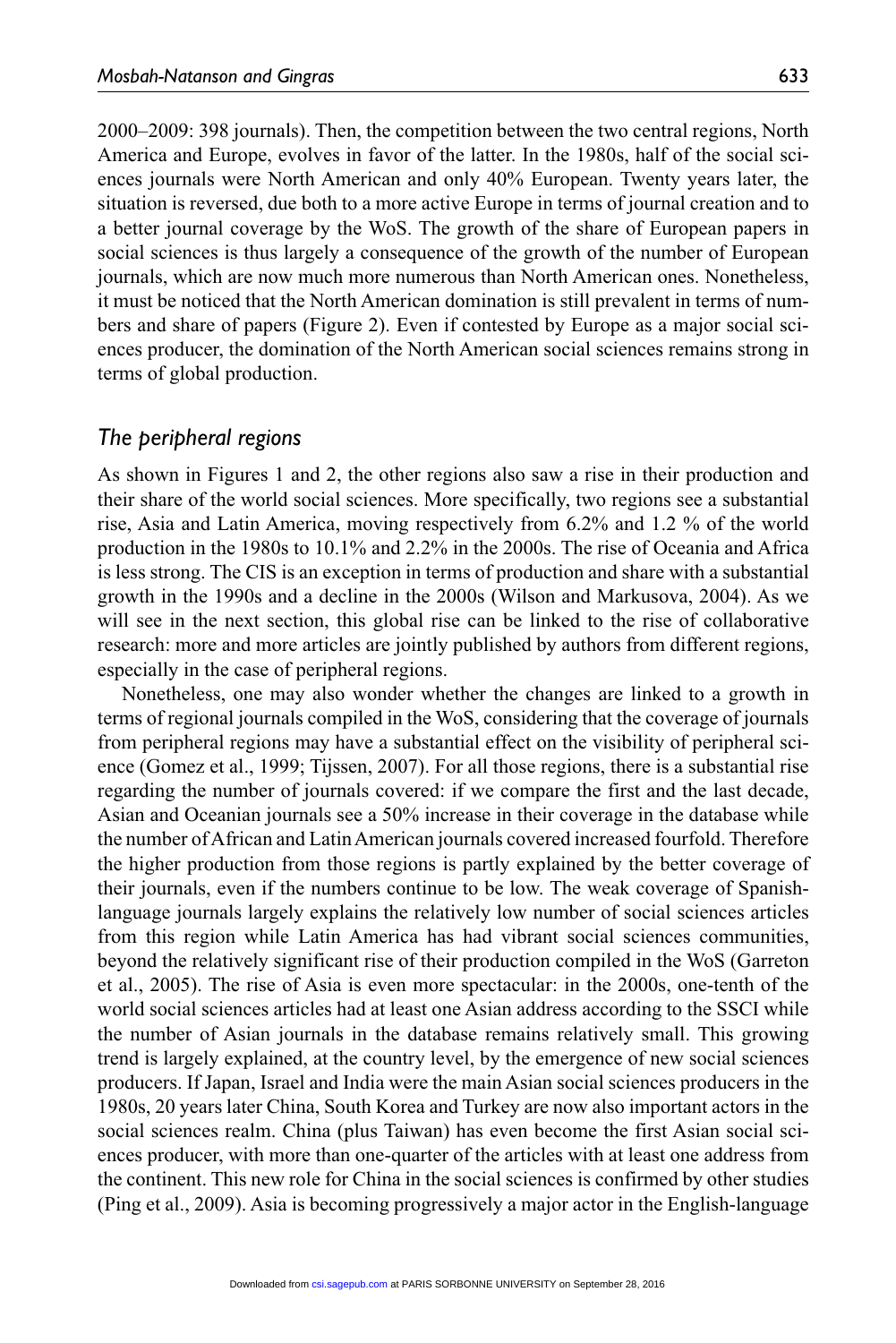social sciences, and within the continent a larger number of countries are involved in this trend which is no longer limited to countries linked to central social sciences producers, such as Israel or India, for diverse (cultural, linguistic or historical) reasons.

Such a change may also be linked to new national standards which require more English-language publications by social scientists from those regions. New evaluation systems based on international publications have largely been implemented in many countries, as much in Europe as in peripheral countries. Thus, the growth of European publications but also of Asian or Latin American ones that have been documented could be explained by those new publications patterns due to administrative pressure. One must also note that the changes in the database mentioned earlier, and its more Europeanoriented journals coverage may have impacted the visibility of peripheral regions. European journals tending to be relatively more open to non-European social scientists than North American ones, the rise of publications by social scientists from Asia or Latin America is also explained by their relatively higher presence in the former. Then, if Europe and North America remain, by and large, the main English-language social sciences producers, social sciences from other regions are becoming more and more visible in the world social sciences map that we can draw based on the SSCI.

### **The rise of interregional collaboration**

In this section, we examine a second indicator: interregional scientific collaboration. Collaboration has become a central feature of scientific practices for most sciences in the last decades (Gingras, 2002; Katz and Martin, 1997). More collaboration means that multi-authored papers become more numerous and this growth is linked to research specialization (Leahey and Reikowsky, 2008). It has also been shown that this trend can also be correlated with the development of more quantitative approaches in the social sciences (Hunter and Leahey, 2008). Here the question is to see whether, and to what extent, the phenomenon of collaboration in the social sciences, with their more locally embedded objects (Gingras and Heilbron, 2009), has gone beyond national borders and has become internationalized. The center–periphery structure of social sciences should here be considered along the autonomy–dependency dimension, as collaboration is supposed to largely follow an asymmetrical scheme in which social scientists from peripheral regions would collaborate mainly with social scientists from northern countries, their being largely autonomous. Therefore one must wonder if such an uneven relation is now being challenged by more collaboration between countries not belonging to the North America–Europe axis. As a matter of definition, a paper is considered the result of an interregional collaboration when it has at least two addresses from two different regions.14 Thus we measure the evolution of the proportion of interregional collaborative papers in social sciences through the last 30 years published in journals covered by the WoS (Figure 3), and analyze the changing patterns of collaboration and the strength of the collaborative links between regions. In order to better visualize this structure of interregional collaboration, Figure 4 shows a map of the major collaborations between regions for the period 2000–2009 and is complemented by Table A1 (in Appendix), which shows the share of collaboration between regions for the three periods. The limits of the database must be remembered at this point because we can only loosely evaluate the changes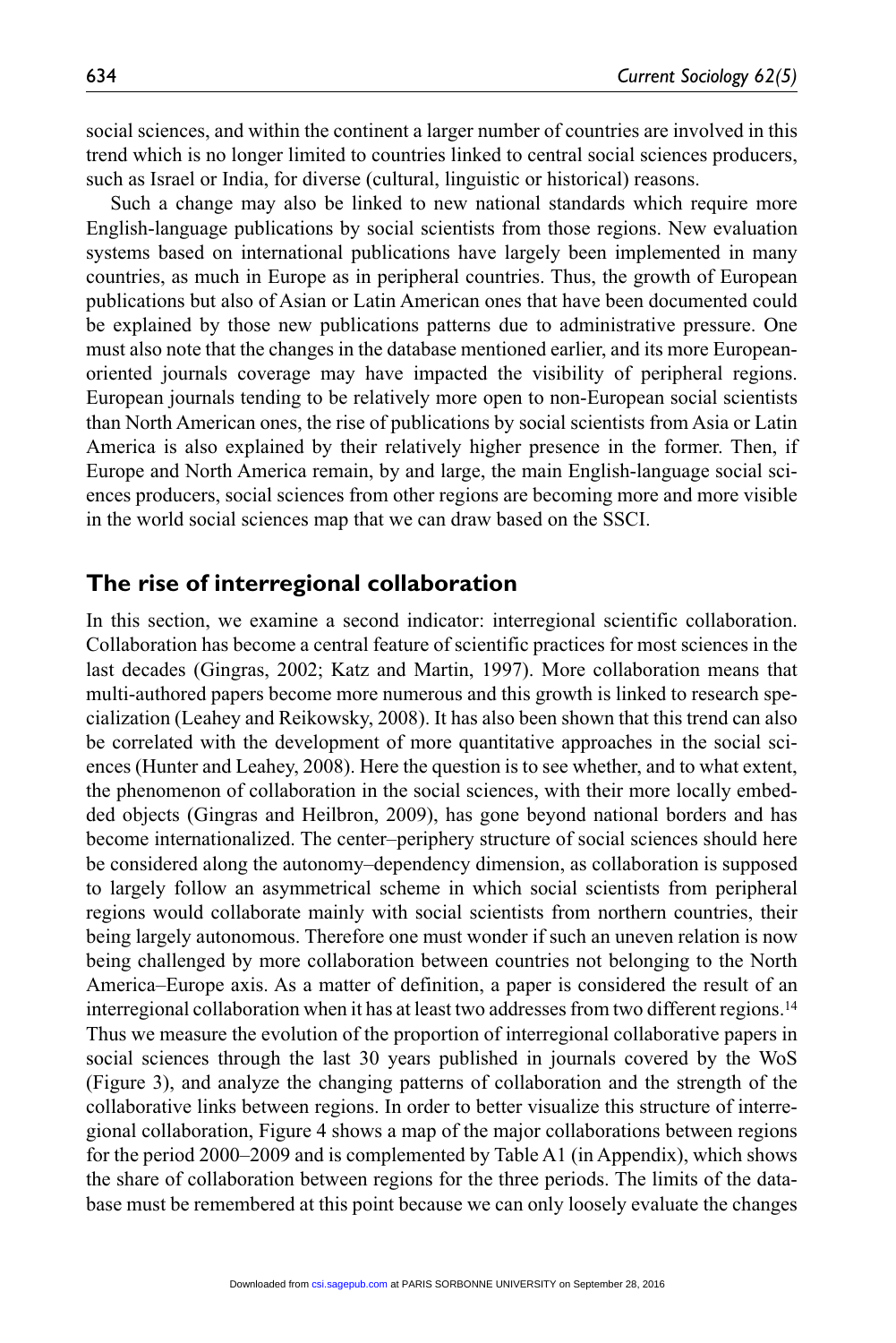

**Figure 3.** Intercontinental collaborations in social sciences (three-year moving average).

in collaboration taking place in peripheral regions between, for example, social scientists publishing collaboratively in regional journals not included in the database and published in languages other than English.

# *The rise of collaborative production*

Figure 3 shows the changing proportion over time of papers written in interregional collaboration. There is a general growth of interregional collaboration, indicating a rising internationalization of the social sciences. Overall, at the end of the 2000s, between onesixth and one-third, depending on the region, of the articles compiled in the SSCI are written by social scientists from at least two regions. But this growth is unevenly distributed and the collaborative patterns still largely differ according to the regions. On the one hand, Europe and North America keep on producing the smallest proportion of interregional collaborative articles. At the beginning of the 1980s, only around 5% of all the European and North American articles were written with social scientists from other regions. This proportion tripled to 15% around 2009, North America being slightly more collaborative than Europe at this date. Oceania's collaborative pattern is intermediary while the CIS's pattern (moving from a very low collaborative rate to fourth place) can be linked to the dramatic political changes the region has experienced. On the other hand, Africa, Latin America and Asia remain the most collaborative regions: already around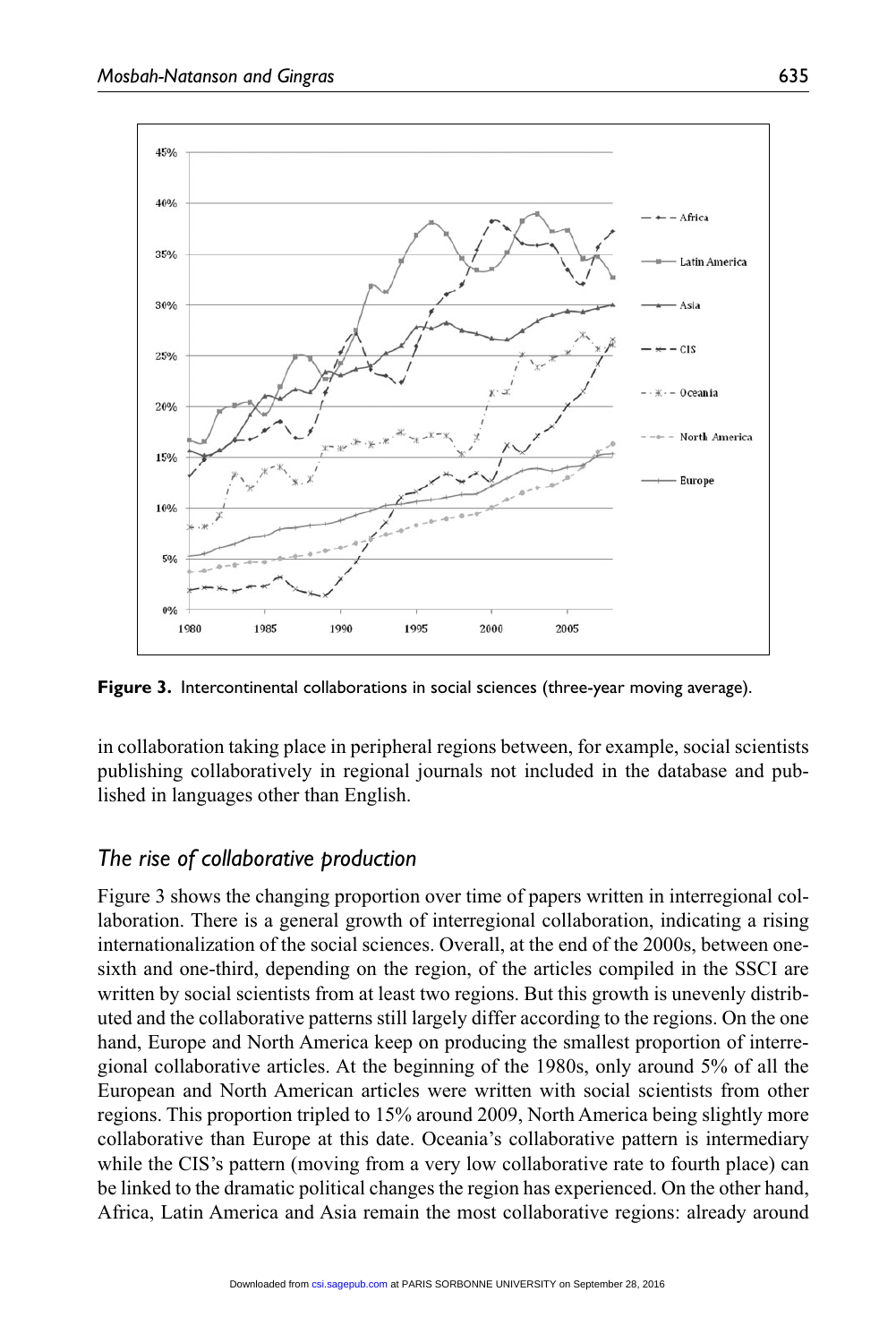



The figure should be read as follows: the number of interregional collaborative articles for each region are in parentheses; the number close to one region indicates the share of collaboration of that region with the one indicated by the arrow. We represent only interregional collaboration exceeding 5%. The total may exceed 100% due to the fact that a paper can be signed by social scientists from more than two regions and we assign a full paper to each region.

15% of their articles were written with social scientists from other regions at the beginning of the 1980s. Around 2008–2009, this rate varies between 30% and 38% for these regions.15 One must note the high volatility of this collaboration rate, even with a threeyear moving average, a fluctuation explained by the relatively low numbers of papers from those regions. Whereas there is a sharp rise in the rate of collaborative articles for Latin America, Asia and Africa during the 1980s, this rise has slowed down in the case of Asia since 1993–1994, while this slow down can be observed only later for Latin America and Africa.

# *Autonomous and dependent regions*

Europe and North America are the most autonomous social sciences producers, even if their interregional collaborative rate has grown steadily during the last 30 years. The large size of their social sciences communities largely accounts for the lower rate of interregional collaborations compared to other regions. Western social scientists tend to collaborate primarily with their national or regional counterparts who work on the same topics. In the case of Europe, the rise of intra-European collaborations due to new European scientific policies in favor of such collaborations may explain why North America is now a more interregional collaborative producer than Europe (Gingras and Heilbron, 2009). The two regions also share substantial cooperation with one another: half of North American collaborative papers were written with European social scientists in the 1990s and two-thirds of the European collaborative papers were written with North American counterparts in the 2000s (Table A1). But the two regions differ when it comes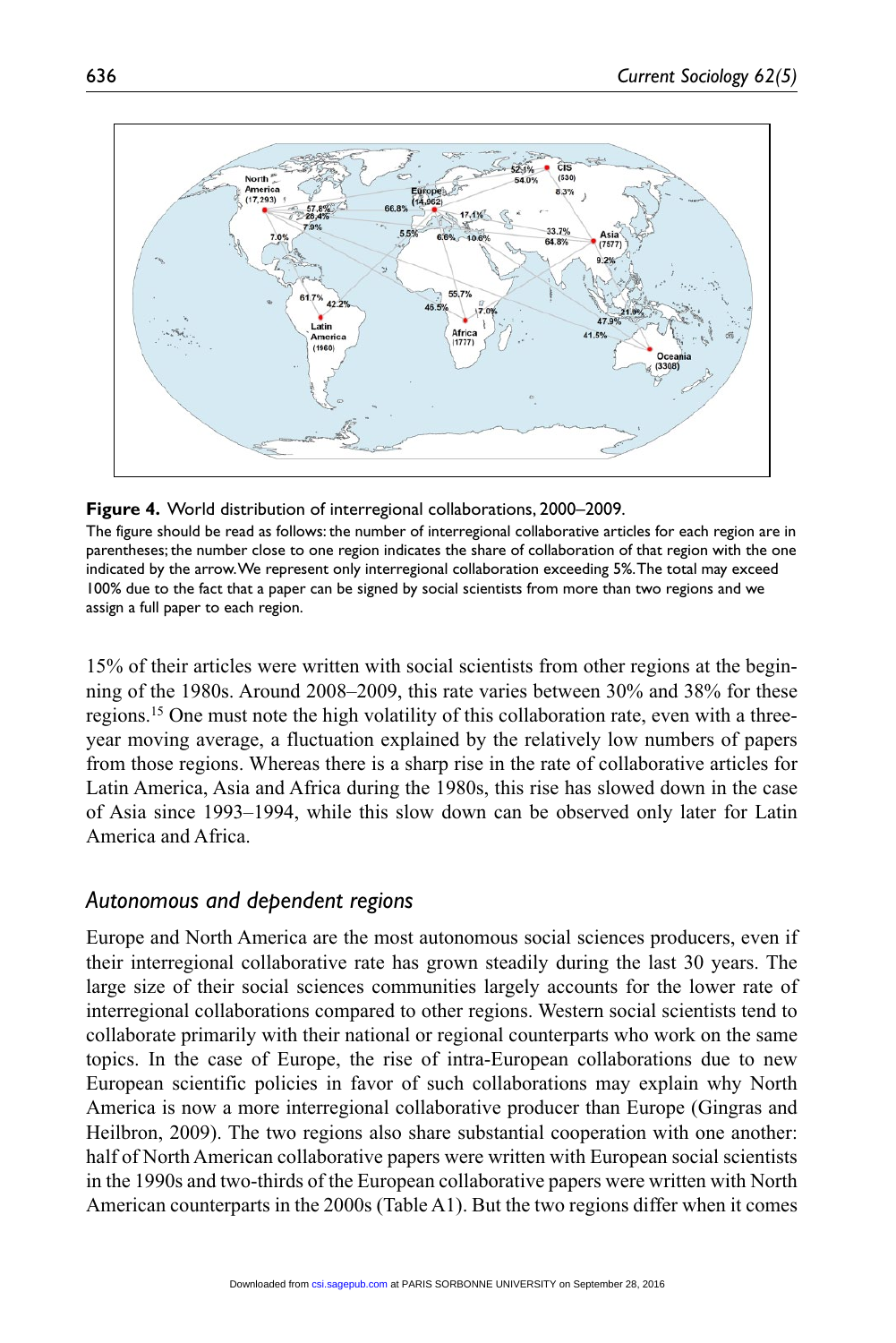to examining the changes in their collaborative patterns. North American social scientists tend to collaborate more and more with European ones, but the share of the other regions stay globally the same throughout the period. Bearing in mind that the database is more European-oriented in the 2000s than in the 1980s, such a trend may indicate that North American social scientists tend to publish more in European journals, and with European partners but, otherwise, have not changed dramatically the geography of their collaborations. The changes in the European collaborative pattern are the complete opposite: a decrease of collaboration with North America and an increase of collaboration with all the other regions. This tends to prove also that European social sciences journals are more open to international collaboration than the North American ones and our data reflect both, indirectly, the growth of intra-European collaboration, and, directly, the rise of collaborative articles written with social scientists from Europe and from peripheral regions.

Such a result also reflects the fact that, for all peripheral regions (except CIS16), the trend is toward stronger links with European social scientists. At the beginning of the 1980s, interregional collaboration meant largely, for Asian, African, Latin American or even Oceanian social scientists, collaboration with North American social scientists (up to 80% for Latin America or Asia, but also almost two-thirds for Africa). The next 20 years saw a dramatic change and Europe has become the first partner for Africa and Oceania. For example, for the last decade, African collaboration is divided in the following way: 55.7% of collaborative papers are written with European social scientists and 46.5% with North American ones.17 This more European-oriented collaborative pattern may be explained by the growth of European journals in the database, even if collaboration with North America remains strong. Except for the collaborative rate of Oceanian social scientists with Asian ones, all the other rates of collaboration between peripheral regions remain marginal (less than 10%, and most of the time less than 5%), despite a slight increase. Our results do not show a large increase of interperipheral collaboration, even though one must bear in mind the limits of the database and a possibly larger increase of international collaboration in local journals from those regions.

But considering the structure of the journals covered by the SSCI, one must consider that the issues at stake, for social scientists from peripheral regions, are different from the ones for western social scientists and may explain these collaborative patterns. If Asian or African social scientists collaborate more than their European or North American counterparts, they may do so in order to get published in European and North American journals that constitute the core of the SSCI and such a trend can be analyzed as a growing dependency. Therefore these results confirm that small countries with relatively small scientific communities tend to collaborate more in order to achieve an international scientific legitimacy (Heilbron, 2001). The same appears to be true at the regional level, the size of the scientific communities being here more crucial than the size of the country itself. This may account for the differential growth of interregional collaboration of Asia, Africa and Latin America, the first region seeing a slowing down of its growth since the middle of the 1990s, in contrast to the other two, probably due to the rapid internal development of its scientific communities. But, one has also to interrogate the social conditions of such international collaborations. Far from being a strictly individual decision, collaborating with a social scientist from a foreign country or region should be analyzed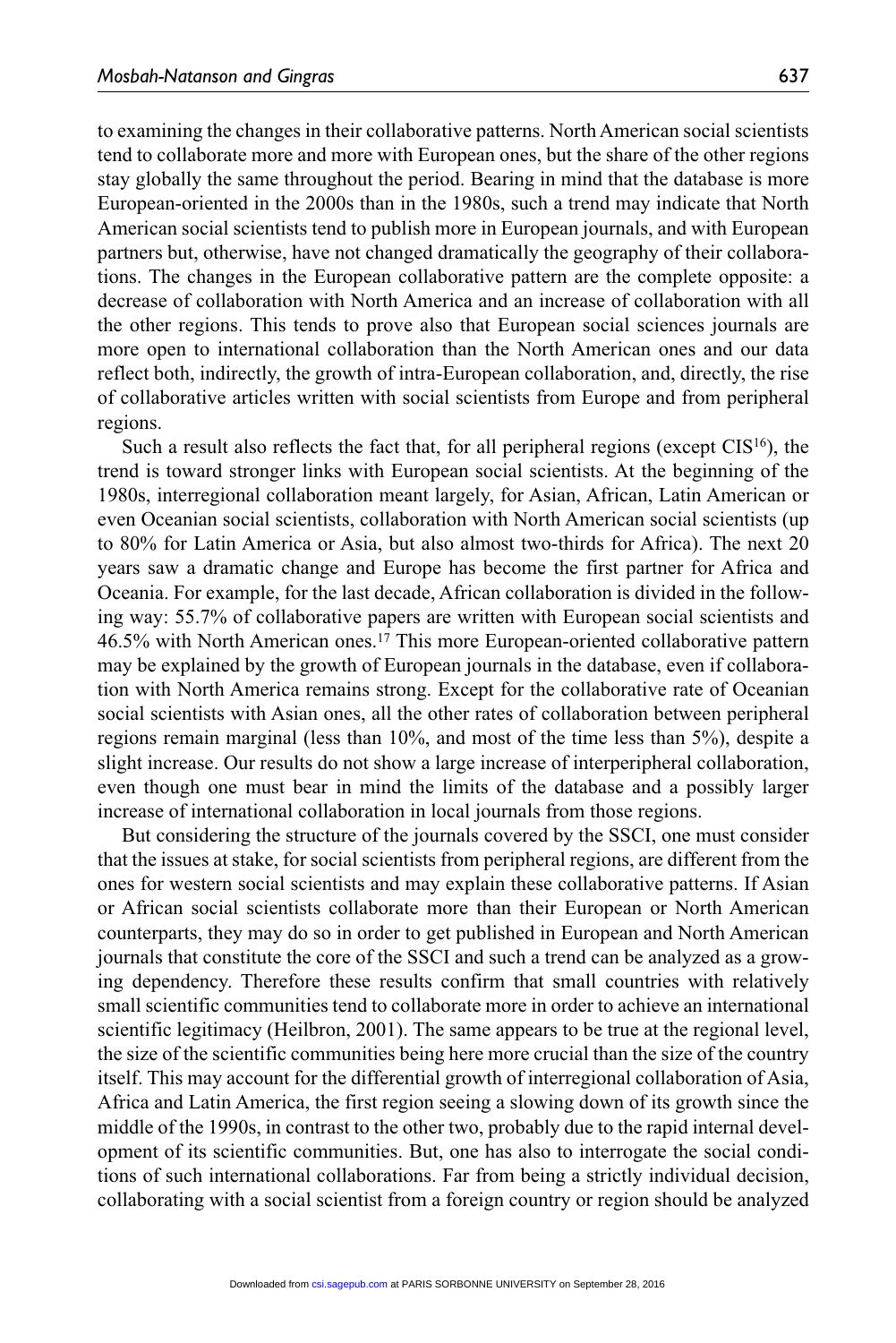more thoroughly, taking into account the social networks of local social scientists and their resources (or lack thereof). Therefore understanding the collaborative patterns of social scientists from Africa or Latin America would require studying more precisely scientific mobility from the south to the north (also designated as the 'brain drain'), the origins of research funding (which may largely come from European, North America or international institutions) or the projects in which they are involved. The rise of collaboration must also be analyzed with a focus on the division of labor between social scientists from central and peripheral regions: it has often been noticed that social scientists from the latter are largely data providers while the ones from the former focus on the theory, reproducing a dependency scheme (Losego and Arvanitis, 2008).

### **New patterns of citations in the social sciences**

The third indicator measured here is the geographical pattern of citations in social sciences articles from different regions. Citation analysis is commonly used to assess the visibility, influence and importance of publications and journals in the case of central countries but also for peripheral ones (Arunachalam and Manorama, 1989). Studying citation patterns enables one to measure the scientific openness of scientists from a country by indicating the rate of domestic and foreign articles or journals cited in the publications of its scientists (Glanzel and Schubert, 2005). Therefore, a global analysis of the flow of citations for each region provides a way to measure the changes in the proportion of domestic and foreign references in regional social sciences production and indicates the centrality or the marginality of the social sciences from a specific region. A growing internationalization of the social sciences would signify that the geographical origins of citations would be less concentrated in European or North American journals and more evenly distributed around the world. It is important to note that the cited literature is much larger than the one included in the WoS since many of the citations refer to journals not covered in the database. The evolution of such a pattern is scrutinized by studying, for each region, the geographical origins of the cited journals over three periods of three years, 1983–1985, 1993–1995 and 2003–2005 (Table A2 in Appendix).18

The two most cited regions are Europe and North America, confirming their centrality for the social sciences across the globe. For social scientists from all regions, references to European and North American journals vary between 43.1% (CIS, 1983–1985) and 98.7% (North America, 1983–1985) of the overall references to the 200 most cited journals and, in most cases, exceed 80%. For European or North American social scientists, the figures are even higher: between 97.1% and 98.7%. We observe no real trends indicating a growing openness to peripheral social sciences. Only Europe is slightly more open with regard to Asian journals and Oceanian journals, while Europe and North America differ in the general distribution of their citations. Europeans are more prone to cite non-European journals, mainly North American ones, even if the majority of their references go to European journals. The trend that we observe is a decline of self-citations and a rise of North American ones, the two being almost equal for the last period, 2003–2005. The contrast is strong with North American social scientists, whose citations go to local journals to a much larger extent: almost 83% for 1983–1985 and almost 77% 20 years later, North American social sciences staying in that sense largely autarkic. For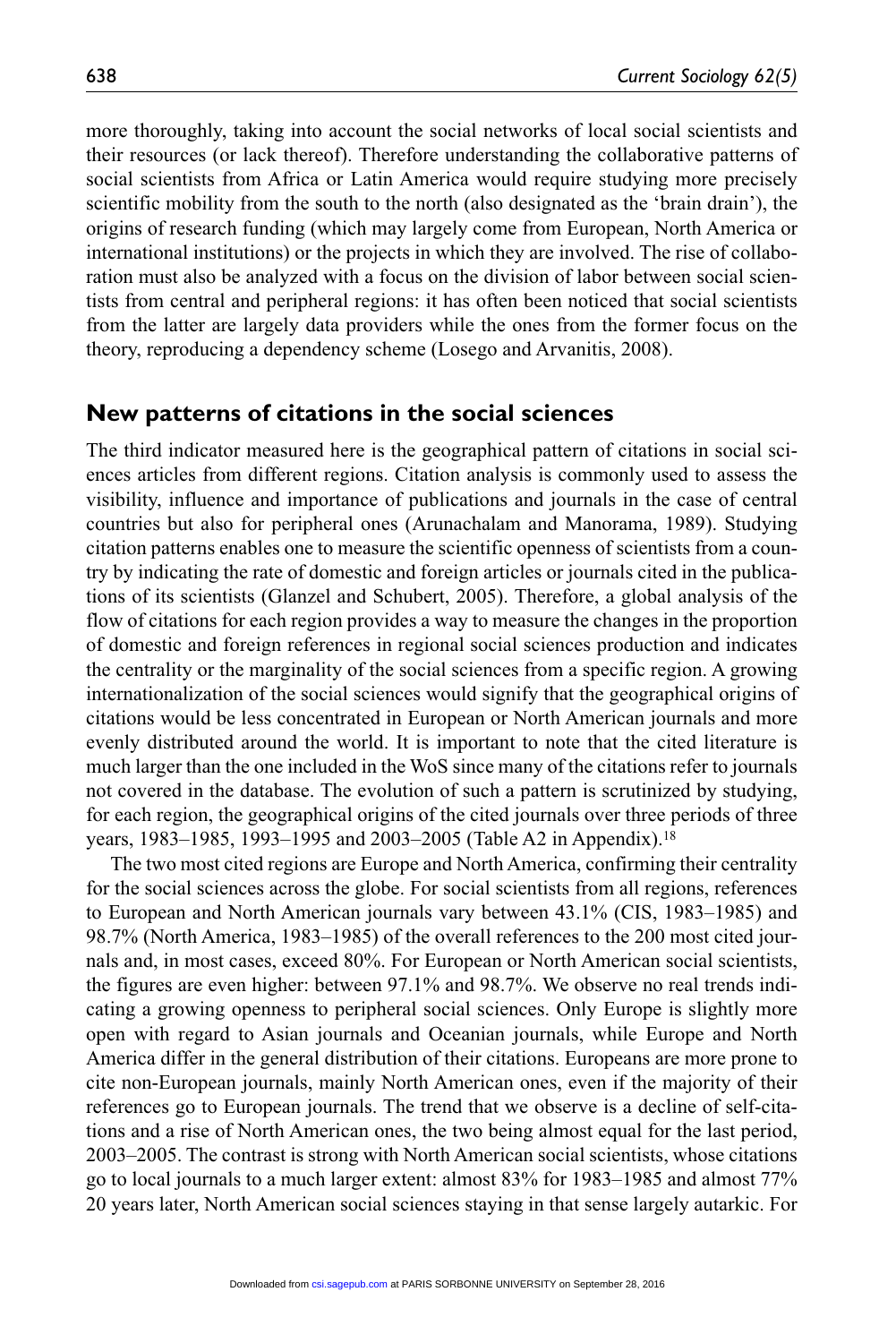the articles published by social scientists from other regions, we see a significant decline of self-citations and a consequential rise of European or North American citations, enhancing their marginality. For Africa and Oceania, the rate of self-citations diminished by half, a trend even stronger for Latin America, Asia and the CIS. For example, in the period 1983–1985, 20.9% of the references in the social sciences articles published by African researchers were African, but 20 years later, the African journals accounted for only 11.3% of the references. In relation to this decline, one can also observe, for most regions, a rise in the proportion of citations to European journals and a rise or a stability of citations to North American journals. For example, the proportion of European citations in Asian articles goes from 24.7% for 1983–1985, to 32.4% for 1993–1995 and 41% for 2003–2005, while the proportion of North American citations remains relatively stable in the African articles (respectively 31.7%, 27.6% and 31.4% for each period).

Such a decline in self-citations can be partly explained technically by the fact that we limit our analysis to the 200 most cited journals. If social scientists from peripheral regions cite more American or European journals, the local journals may fall under the threshold of 200 and they will not be captured by our research. This approach thus underestimates the total proportion of local citations but reveals the rising attraction of journals from central regions. But other hypotheses may be put forward to explain this trend. It has been shown that internationally co-authored publications are more highly cited (Schmoch and Schubert, 2008). Thus, the rise of international collaboration entails a higher concentration of citations on journals in which those articles are published and, considering that those journals are largely European or North American, such a phenomenon may be one of the decisive factors explaining the phenomenon. Beyond the collaboration issue, publishing in European and North American journals by those researchers may imply following western scientific norms, and for instance citing almost exclusively English-language legitimate authors and publications and fewer local ones. Those social scientists may keep on citing their local colleagues, but in local publications not compiled by the SSCI or citing mainly those works which are published in more central journals. One may also wonder if social scientists from peripheral regions who succeed in getting published in central English-speaking journals do not tend to work on less locally embedded objects and adapt their methods and references to more globalized, here meaning European or North American, topics. Therefore, this decline in selfcitations would signify that these social scientists, in search of an international but also national recognition due to new research evaluation criteria, neglect locally relevant issues.

## **Conclusion**

The results presented in this article, notwithstanding the technical limitations we have mentioned, confirm the center–periphery model and indicate that the centrality of the two major regions that are North America and Europe is largely unchallenged, despite the growing development of Asian social sciences. Our quantitative approach shows that the growing production in the social sciences but also the rise of international collaborations between regions that we have been able to measure have not led to a more homogeneous circulation of the knowledge produced by different regions, or to a substantial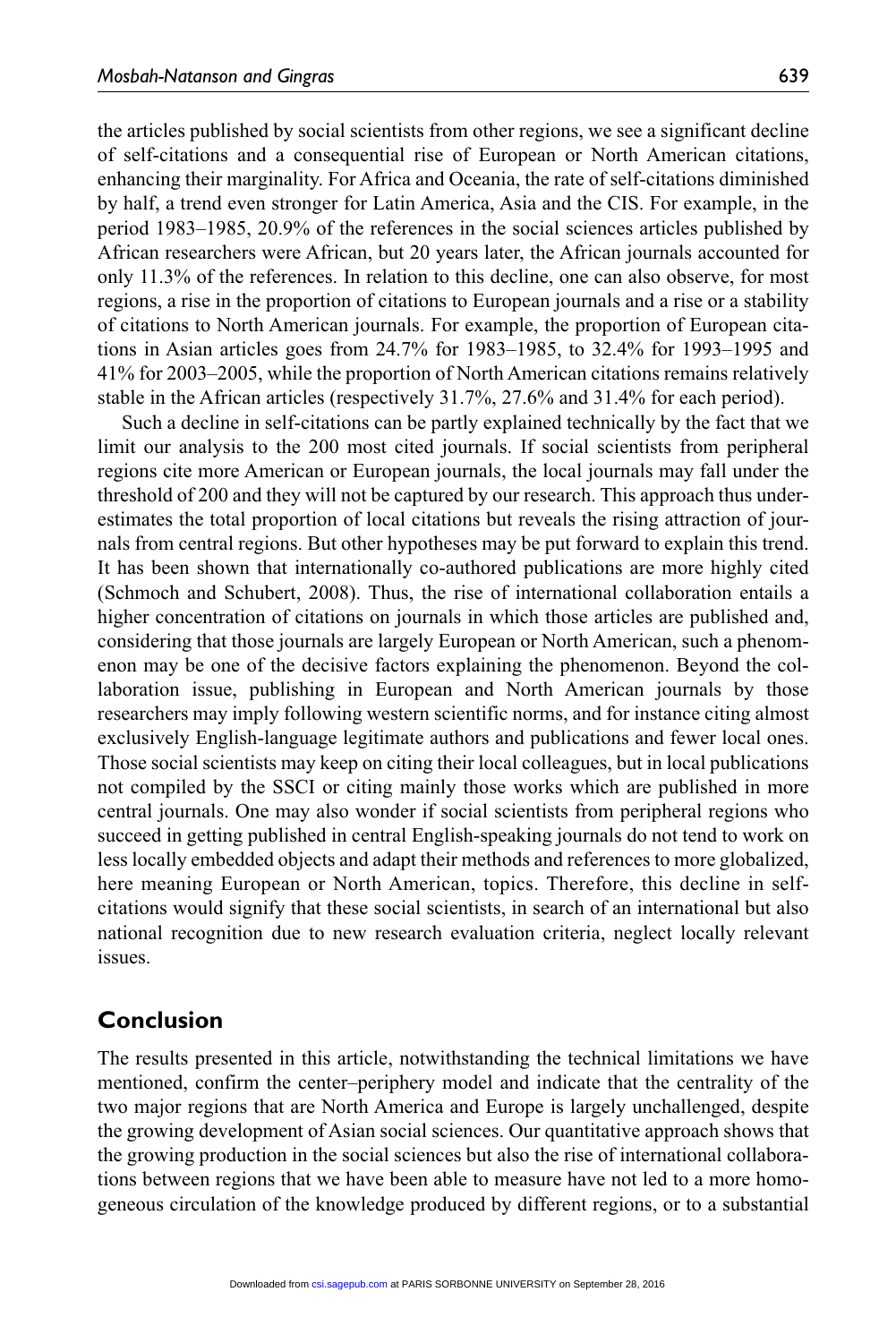increase in the visibility of the contributions produced by peripheral countries or regions. Social scientists from peripheral regions, while producing more papers in the core journals compiled by the SSCI, have a stronger tendency to cite journals from the two core regions, thus losing at least partially their more locally embedded references, and to collaborate more with central social scientists. Peripheral social sciences thus seem to be more and more centrally oriented to dominant social sciences producers. Our results point toward the existence of two large markets or spaces of social sciences surrounded by peripheral regions attracted by one or the other center, even though one must bear in mind that those three decades may also have witnessed the development of peripheral arenas for peripheral social sciences which cannot be measured using the WoS and which are largely invisible for central social sciences. Contrary to what a generous vision could expect, this 'internationalization' has not led to a real rise in the relative visibility of those peripheral contributions even in the references of the researchers from those countries. In other words, the dynamic of internationalization of social science research may also lead to a phagocytosis of the periphery into the two major centers, which brings with it the danger of losing interest in the local objects specific to those peripheral countries.

### **Funding**

This research was made possible through a grant from the Canada Research Chair Program of the Social Sciences and Humanities Research Council of Canada.

#### **Notes**

- 1. A first paper based on a shorter time span and focusing only on production and citation patterns was published in the UNESCO World Social Science Report (Gingras and Mosbah-Natanson, 2010).
- 2. We focus on social sciences journals and articles. For an analysis of the world production of social sciences monographs, see Kishida and Matsui (1997).
- 3. Of the 1362 social science journals compiled in the database over the three decades, 79 have fewer than 50% of their papers with an address. For the period considered, there are about 14% of papers that include no address for the authors. Those papers have not been taken into account in the presentation of geographical data.
- 4. Another limitation is the focus on academic journals while it has been documented that publications in the social sciences do not follow the same dissemination practices as the natural sciences (Hicks, 2004; Kishida and Matsui, 1997).
- 5. The strong link between Canada and the USA has been documented for the case of sociology (Gingras and Warren, 2006).
- 6. We include South American countries, Central American countries, Caribbean countries and Mexico for obvious cultural reasons.
- 7. Here again, we consider Asia as a geographical continent, including Middle Eastern countries. Our geographical division splits the Arab world into two but it has no effect on the whole considering the very low production of Arab countries.
- 8. It includes all countries from the former USSR except the three Baltic states.
- 9. Since a given paper may have several addresses from the same or different countries, we attribute one paper to each region present in the address. Therefore, when we calculate the proportion of social sciences article by region, the total may exceed 100% due to the fact that a paper can be signed by social scientists from more than one region.
- 10. More precisely, the following specific disciplines are included in our definition of 'social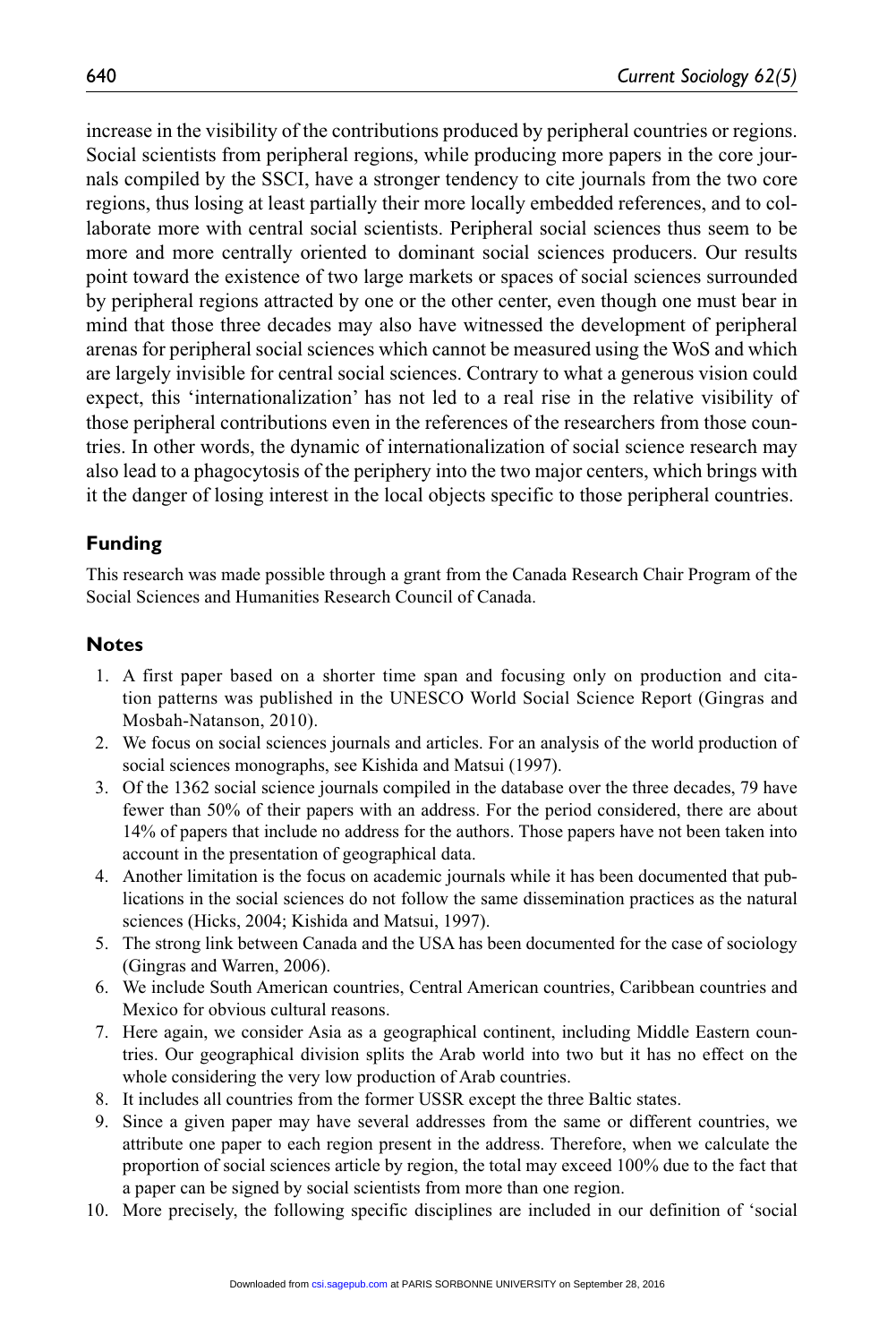sciences' when using the Thomson database: 'area studies', 'anthropology and archeology', 'criminology', 'demography', 'economics', 'science studies', 'geography', 'planning and urban studies', 'international relations', 'political science and public administration', 'miscellaneous social sciences', 'general social sciences' and 'sociology'.

- 11. Oceania being much smaller than the other regions and culturally linked to Europe and North America, social sciences from this region may be considered as developed ones, contrary to the social sciences from the other four regions.
- 12. This number exceeds the difference between the total number of journals covered in the 1990s and the total number of journals covered in the 1980s, due to the fact that a certain number of journals ceased to be covered.
- 13. For example the *European Sociological Review* created in 1985, the *European Journal of the History of Economic Thought* created in 1993, the *European Journal of Women's Studies* created in 1994, the *European Journal of International Relations* created in 1995, *European Societies* created in 1999 or *European Union Politics* created in 2000.
- 14. Most of the time two addresses reflect the collaboration of (at least) two different authors, but there are also cases in which an individual author has links with two institutions in different countries or regions. In such a case, the collaboration has more to do with institutions than with authors.
- 15. The proportion of interregional collaboration is even bigger for those regions if regional journals are not considered (an average difference between 3% and 6%). For example, in the case of Latin America for the period 2004–2008, the rate of interregional collaborative articles is 35.5% for all the social science journals, but rises to 41.8% if we exclude Latin American social science journals.
- 16. This is shown by the large decline in European collaboration after 1989 for the CIS: 63.9% of the collaborative papers were written with European social scientists for the period 1980– 1989, and only 41.8% for the period 1990–1999.
- 17. Once again, the total may exceed 100% due to interregional collaboration (i.e. a paper can be signed by European collaborators and non-European ones).
- 18. We study the first 200 most cited journals for each region and period. Given that the distribution of citations to different journals is a power law (Pareto distribution) and thus very skewed, adding journals which are difficult to identify beyond the first 200 is onerous in time and does not change the main pattern. We generally capture 50% of the total references to journals.

## **References**

- Alatas SF (2003) Academic dependency and the global division of labour in the social sciences. *Current Sociology* 51(6): 599–613.
- Ammon U (2010) The hegemony of English. In: *UNESCO World Social Science Report 2010*. Paris: UNESCO Publishing, pp. 154–155.
- Archambault E, Campbell D, Gingras Y et al. (2009) Comparing bibliometric statistics obtained from the Web of Science and Scopus. *Journal of the American Society for Information Science and Technology* 60(7): 1320–1326.
- Archambault E, Vignola-Gagné E, Côté G et al. (2006) Benchmarking scientific output in the social sciences and humanities: The limits of existing databases. *Scientometrics* 68(3): 329–342.
- Archer M (1991) Sociology for one world: Unity and diversity. *International Sociology* 6(2): 131–148.
- Arunachalam S and Manorama K (1989) Are citation-based quantitative techniques adequate for measuring science on the periphery? *Scientometrics* 15(5–6): 393–408.
- Ben-David J (1971) *The Scientist's Role in the Society: A Comparative Study*. Chicago: University of Chicago Press.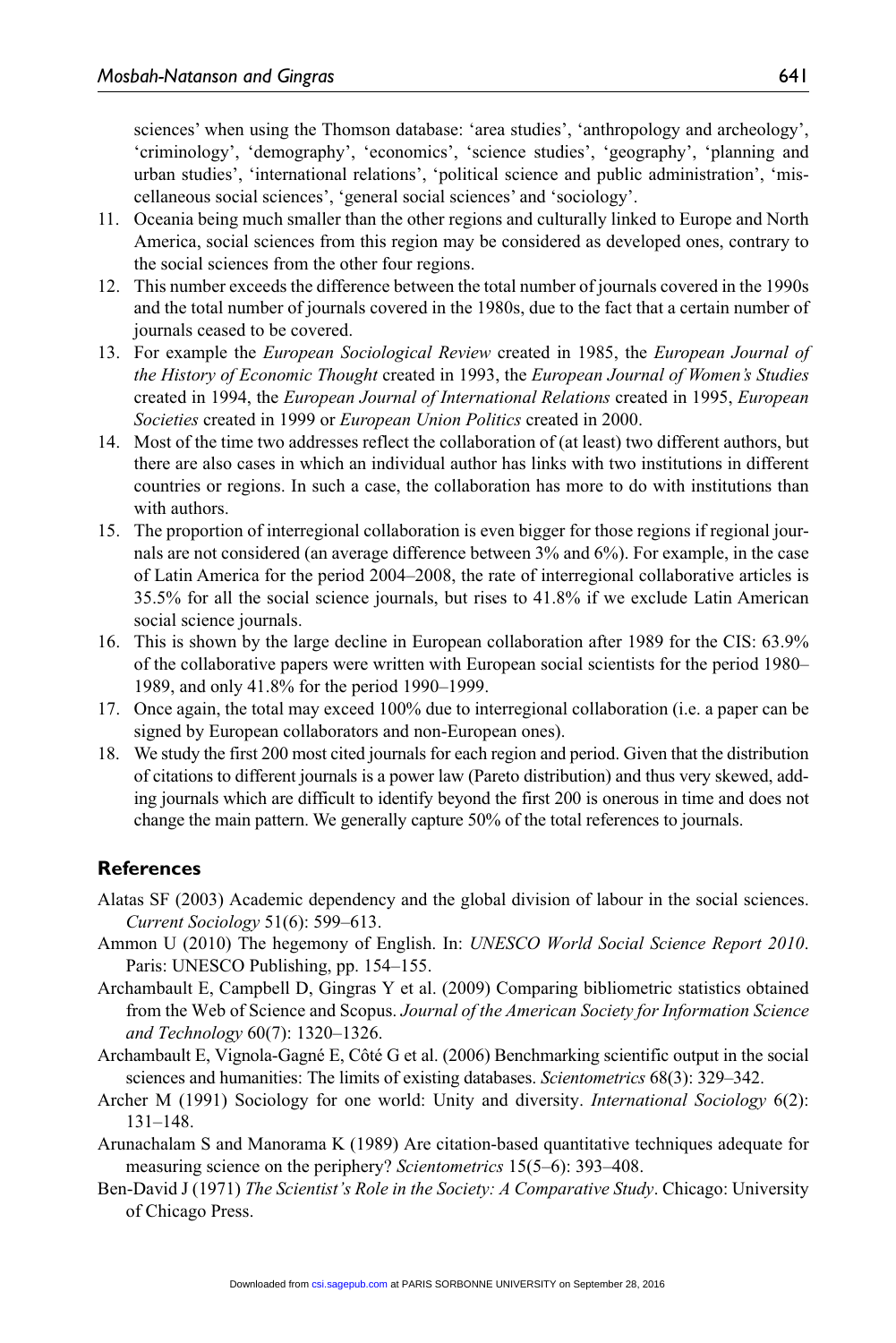- Berthelot JM (1998) Les nouveaux défis épistémologiques de la sociologie. *Sociologie et sociétés* 30(1): 23–38.
- Calhoun C (2010) Social sciences in North America. In: *World Social Science Report 2010*. Paris: UNESCO Publishing, pp. 55–58.
- Connell R (2006) Northern theory: The political geography of general social theory. *Theory and Society* 35(2): 237–264.
- Frenken K, Hoekman J and Hardeman S (2009) Spatial scientometrics: Towards a cumulative research program. *Journal of Informetrics* 3(3): 222–232.
- Frenken K, Hoekman J and Hardeman S (2010) The globalization of research collaboration. In: *UNESCO World Social Science Report 2010*. Paris: UNESCO Publishing, pp. 144–148.
- Garneau F (1985) The multinational version of social science. *Current Sociology* 33(3): 1–169.
- Garreton MA, Murmis M, de Sierra G et al. (2005) Social sciences in Latin America: A comparative perspective – Argentina, Brazil, Chile, Mexico and Uruguay. *Social Science Information* 44(2–3): 557–593.
- Gingras Y (2002) Les formes spécifiques de l'internationalité du champ scientifique. *Actes de la recherche en sciences sociales* 141–142(1–2): 31–45.
- Gingras Y and Heilbron J (2009) L'internationalisation de la recherche en sciences sociales et humaines en Europe (1980–2006). In: Sapiro G (ed.) *L'Espace intellectuel en Europe, XIX*e*– XX*e *siècles*. Paris: La Découverte, pp. 359–388.
- Gingras Y and Mosbah-Natanson S (2010) Where are social sciences produced? In: *UNESCO World Social Science Report 2010*. Paris: UNESCO Publishing, pp. 149–153.
- Gingras Y and JP Warren (2006) A British connection? A quantitative analysis of the changing relations between American, British and Canadian sociologists. *Canadian Journal of Sociology* 31(4): 509–522.
- Glanzel W and Schubert A (2005) Domesticity and internationality in co-authorship, references and citations. *Scientometrics* 65(3): 323–342.
- Glanzel W, Debackere K and Meyer M (2008) 'Triad' or 'tetrad'? On global changes in a dynamic world. *Scientometrics* 74(1): 71–88.
- Gomez I, Sancho R, Moreno L et al. (1999) Influence of Latin American journals coverage by international databases. *Scientometrics* 46(3): 443–456.
- Heilbron J (2001) Echanges culturels transnationaux et mondialisation. *Regards sociologiques* 22: 141–154.
- Heilbron J (2009) La sociologie européenne existe-t-elle? In: Sapiro G (ed.) *L'Espace intellectuel en Europe, XIX*e*–XX*e *siècles*. Paris: La Découverte, pp. 347–358.
- Hicks DM (1999) The difficulty of achieving full coverage of international social science literature and the bibliometric consequences. *Scientometrics* 44(2): 193–215.
- Hicks DM (2004) The four literatures of social science. In: Moed H (ed.) *Handbook of Quantitative Science and Technology Research*. Dordrecht: Kluwer Academic, pp. 476–496.
- Hunter L and Leahey E (2008) Collaborative research in sociology: Trends and contributing factors. *The American Sociologist* 39(4): 290–306.
- Katz JS and Martin BR (1997) What is research collaboration? *Research Policy* 26(1): 1–18.
- Keim W (2010) Pour un modèle centre-périphérie dans les sciences sociales. Aspects problématiques des relations internationales en sciences sociales. *Revue d'anthropologie des connaissances* 4(3): 570–598.
- Keim W (2011) Counterhegemonic currents and internationalization of sociology: Theoretical reflections and an empirical example. *International Sociology* 26(1): 123–145.
- Kishida K and Matsui S (1997) International publication patterns in social sciences: A quantitative analysis of the IBSS file. *Scientometrics* 40(2): 277–298.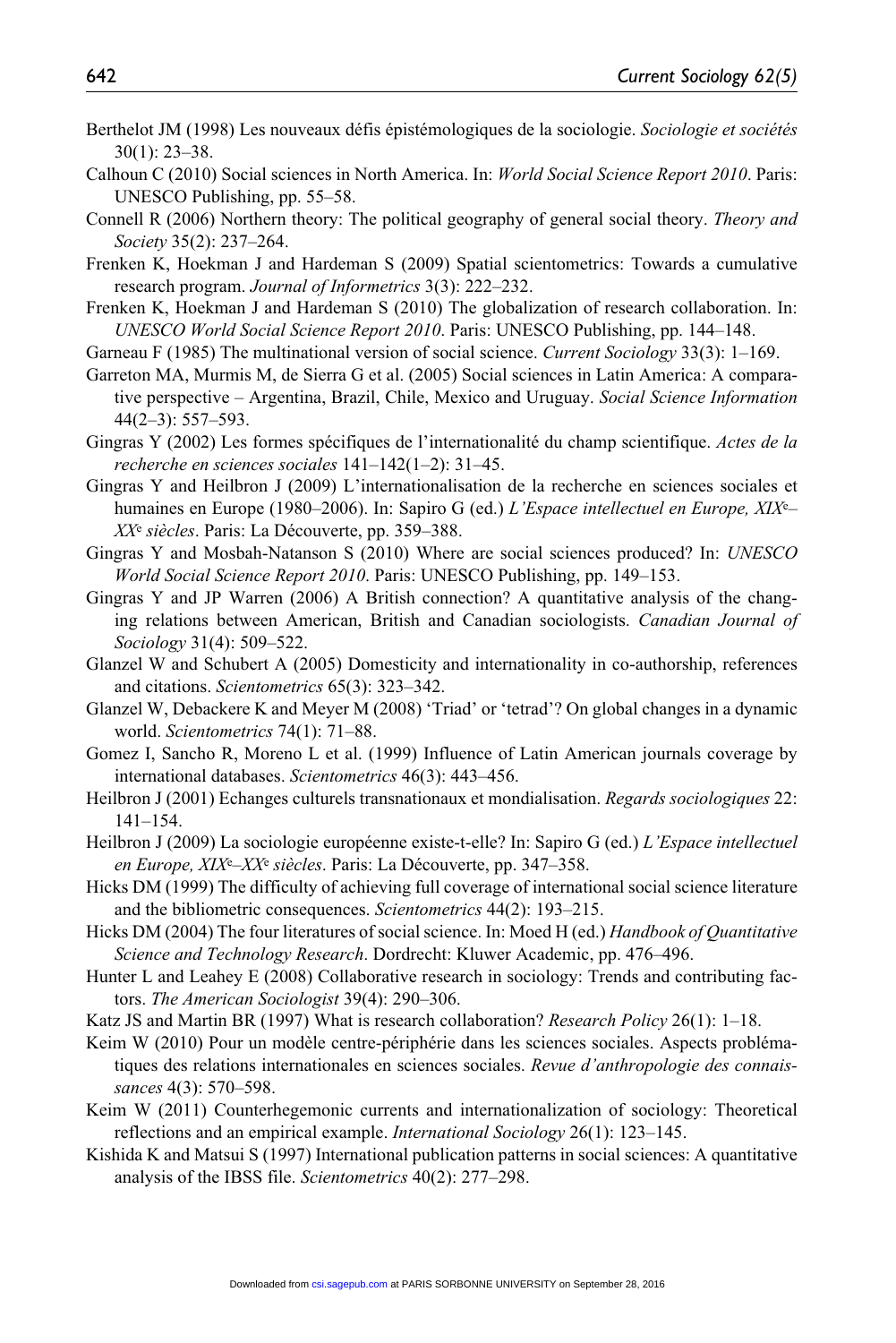- Kozlowski J, Radosevic S and Ircha D (1999) History matters: The inherited disciplinary structure of the post-communist science in countries of Central and Eastern Europe and its restructuring. *Scientometrics* 45(1): 137–166.
- Leahey E and Reikowsky RC (2008) Research specialization and collaboration patterns in sociology. *Social Studies of Scienc*e 38(3): 425–440.
- Leydesdorff L and Wagner C (2007) Is the United States losing ground in science? A global perspective on the world science system. In: *Proceedings of the 11th International Conference of the International Society for Scientometrics and Informetrics* 1, pp. 499–507.
- Losego P and Arvanitis R (2008) La science dans les pays non hégémoniques. *Revue d'anthropologie des connaissances* 2(3): 334–342.
- Must U (2006) 'New' countries in Europe: Research, development and innovation strategies vs bibliometric data. *Scientometrics* 66(2): 241–248.
- Ping Z, Thijs B and Glanzel W (2009) Is China becoming a giant in social sciences? *Scientometrics* 79(3): 593–621.
- Schmoch U and Schubert T (2008) Are international co-publications an indicator for quality of scientific research? *Scientometrics* 74(3): 361–377.
- Schott T (1998) Ties between center and periphery in the scientific world-system: Accumulation of rewards, dominance and self-reliance in the center. *Journal of World Systems Research* 4(2): 112–144.
- Tijssen RJW (2007) Africa's contribution to the worldwide research literature: New analytical perspectives, trends, and performance indicators. *Scientometrics* 71(2): 303–327.
- Van Langenhove L (2010) The status of social sciences in Europe. In: *UNESCO World Social Science Report 2010*. Paris: UNESCO Publishing, pp. 82–86.
- Wilson CS and Markusova VA (2004) Changes in the scientific output of Russia from 1980 to 2000, as reflected in the Science Citation Index, in relation to national politico-economic changes. *Scientometrics* 59(3): 345–389.

### **Author biographies**

Sébastien Mosbah-Natanson is Assistant Professor of Sociology at Paris-Sorbonne University Abu Dhabi. He was a postdoctoral fellow at Université du Québec à Montréal, as part of the team of the Canada Research Chair in History and Sociology of Science between 2008 and 2011. He has recently published in *Revue française de sociologie, European Journal of Sociology* and *Revue d'histoire des sciences humaines* and is currently working on a book about the birth of French sociology (forthcoming).

Yves Gingras is Professor in the Department of History at Université du Québec à Montréal (UQAM), Canada Research Chair in History and Sociology of Science and Scientific Director of the Observatoire des sciences et des technologies (OST). In recent years, he has published in *History of European Ideas, PLOS One, Social Studies of Science, Revue de synthèse, Scientometrics*, JASIST and *Journal of Informetrics.* His most recent book is *Sociologie des sciences* (Paris: PUF, 2013).

### **Résumé**

Au cours des dernières décennies, l'internationalisation et la mondialisation apparaissent comme un objectif fondamental pour les sciences sociales. Les incidences de ces nouvelles tendances ou de leur multiplication sur les cultures, les économies et autres aspects de la vie sociale depuis les années 80 ont été largement documentées par des chercheurs issus de nombreuses disciplines, en particulier de l'économie et de la sociologie. Cet article se propose d'étudier le monde des sciences sociales au cours des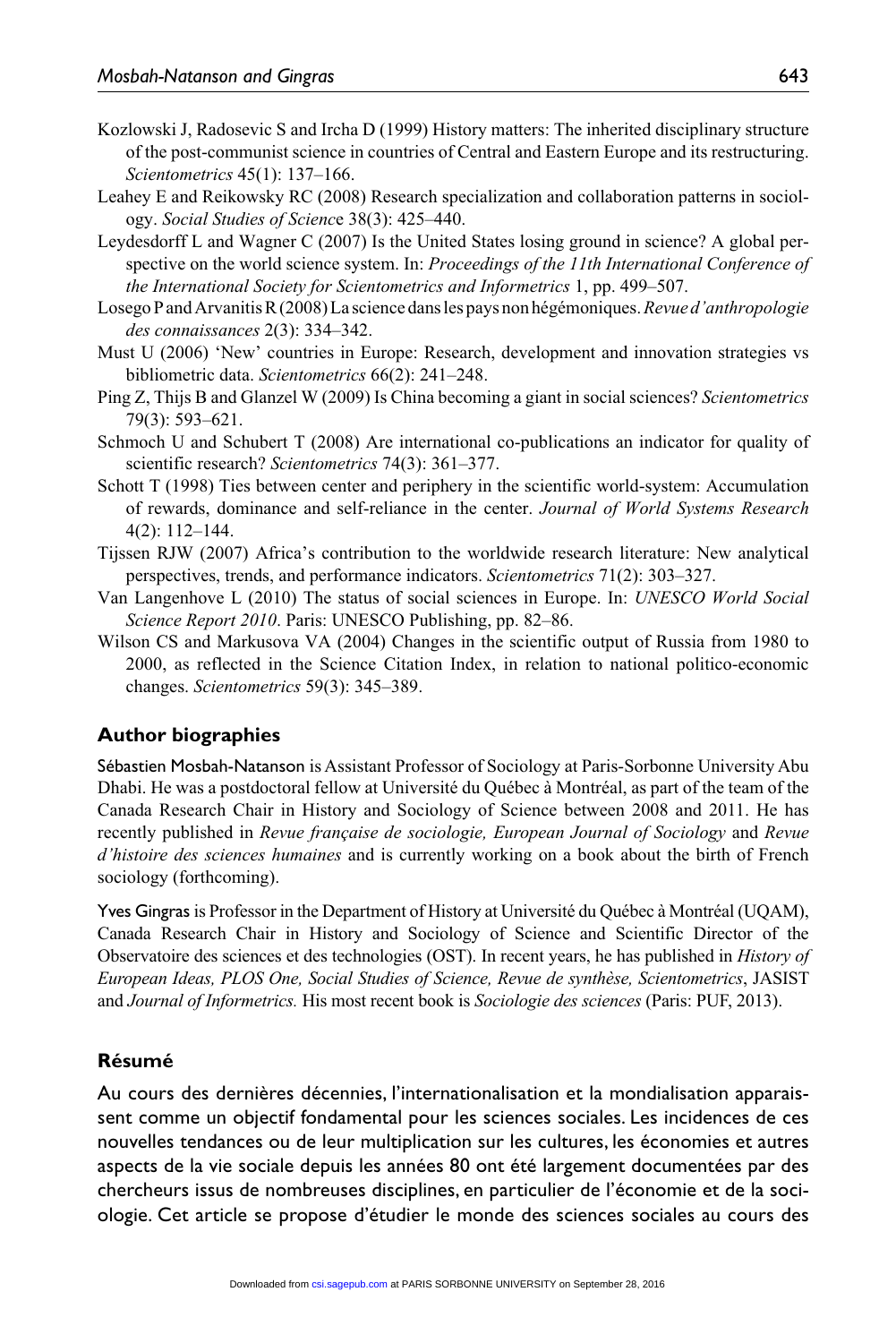trente dernières années (1980-2009) à partir de l'analyse quantitative d'une vaste base de données bibliographiques, the Web of Sciences (WoS). Notre but est d'étudier les sciences sociales et leur évolution à l'aide du modèle centre-périphérie et de l'analyse de trois principaux indicateurs : la production des articles, la collaboration internationale et les profils de citations en différentes régions du monde. En dépit de leurs limites, ces indicateurs peuvent servir à illustrer certaines caractéristiques spécifiques des relations internationales dans le champs des sciences sociales et mettre en évidence les changements survenus dans les relations entre régions : la croissante internationalisation favorise-t-elle l'émergence de discours délocalisés s'appuyant également sur toutes les contributions à leur disposition dans les différents pays ? Ou renforce-t-elle la dépendance des pays du Sud à l'égard des régions scientifiques dominantes de l'Europe et de l'Amérique du Nord ? Les contributions de l'Afrique et de l'Asie gagnent-elle en visibilité et crédibilité en Europe et en Amérique du Nord ? La structure centre-périphérie dans le monde des sciences sociales a-t-elle été remise en cause au cours des dix dernières années ?

### **Mot-clés**

Bibliométrie, études quantitatives, mondialisation, périphérie, sciences sociales

#### **Resumen**

Durante las últimas décadas, la internacionalización y la globalización se han convertido en un tema central para las ciencias sociales. Los efectos de estas nuevas, o al menos aceleradas, tendencias en las culturas, economías y otros aspectos de la vida social desde la década de 1980 han sido ampliamente estudiados por los cientistas sociales de varias disciplinas, especialmente la economía y la sociología. Este artículo se propone estudiar más de 30 años (1980-2009) de las ciencias sociales en el mundo con las herramientas cuantitativas basadas en una amplia base de datos bibliográfica, la Web of Science (WoS). Nuestra intención es documentar las ciencias sociales y su evolución, a partir de un modelo centro-periferia y analizar tres indicadores principales: la producción de artículos, la colaboración internacional y los patrones de citación de las principales regiones del mundo. A pesar de sus limitaciones, estos indicadores pueden ilustrar algunas de las características específicas de las relaciones internacionales en las ciencias sociales y pueden arrojar luz sobre los cambios en las relaciones entre las regiones: ¿El incremento de la internacionalización favorecen la emergencia de un discurso deslocalizado, utilizando todos los aportes de los diferentes países por igual ? ¿O acentúa la dependencia de los países del sur de las regiones científicas ya dominantes de Europa y América del Norte? ¿Las contribuciones de Asia o de África son cada vez más visibles ahora en Europa y América del Norte que en el pasado? ¿La estructura centro-periferia de las ciencias sociales del mundo ha sido cuestionada en las últimas décadas?

### **Palabras clave**

Bibliometría, ciencias sociales, estudios cuantitativos, globalización, periferia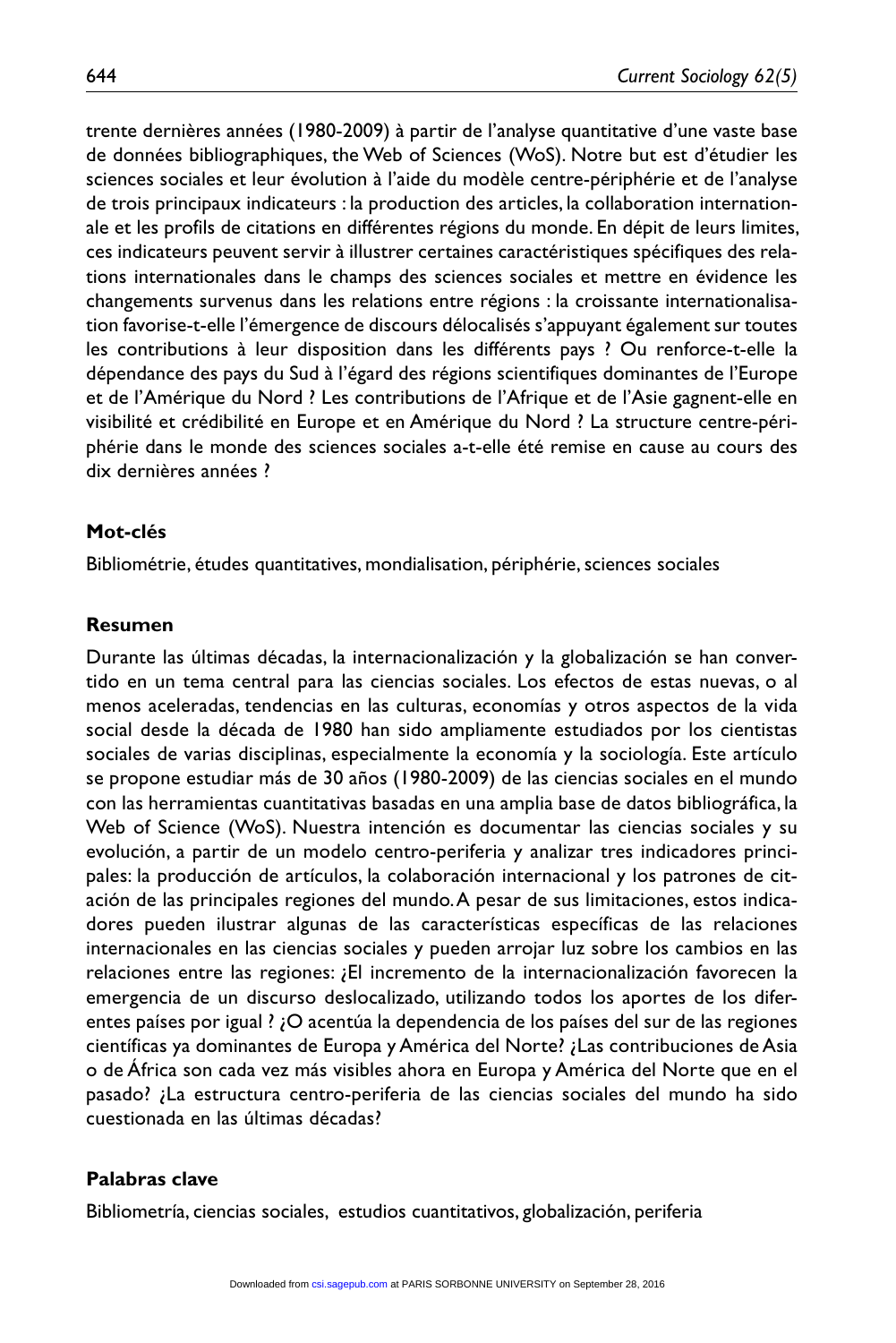| Appendix                                                                    |             |                                |       |       |       |       |                                                                                                                        |       |       |        |       |       |               |       |               |               |       |       |         |       |                                   |
|-----------------------------------------------------------------------------|-------------|--------------------------------|-------|-------|-------|-------|------------------------------------------------------------------------------------------------------------------------|-------|-------|--------|-------|-------|---------------|-------|---------------|---------------|-------|-------|---------|-------|-----------------------------------|
| Table A1. Collaboration between regions 1980-2009.                          |             |                                |       |       |       |       |                                                                                                                        |       |       |        |       |       |               |       |               |               |       |       |         |       |                                   |
| Collaboration Africa                                                        |             |                                |       | Asia  |       |       | ő                                                                                                                      |       |       | Europe |       |       | Latin America |       |               | North America |       |       | Oceania |       |                                   |
|                                                                             |             | 6-0661 6-0861                  |       |       |       |       | 6-0002 6-0661 6-0861 6-0002 6-0661 6-0861 6-0002 6-0661 6-0861 6-0002 6-0661 6-0002 6-0661 6-0861 6-0002 6-0661 6-0002 |       |       |        |       |       |               |       |               |               |       |       |         |       |                                   |
| Africa                                                                      |             |                                |       | 1.0%  | 1.1%  | 1.6%  | 0.0%                                                                                                                   | 0.0%  | 0.6%  | 4.7%   | 4.9%  | 6.6%  | 1.9%          | 2.5%  | 2.2%          | 5.5%          | 5.2%  | 4.8%  | 1.3%    | 2.6%  |                                   |
|                                                                             |             |                                | 2.4%  | 0.7%  | 0.7%  | 1.0%  | 0.0%                                                                                                                   | 0.3%  | 1.1%  | 3.1%   | 3.4%  | 5.5%  |               |       |               | 6.9%          | 6.2%  | 7.0%  | 0.6%    | 1.6%  |                                   |
|                                                                             |             |                                | 7.0%  |       |       |       | 0.0%                                                                                                                   | 5.9%  | 8.3%  | 10.5%  | 11.9% | 17.1% | 3.3%          | 3.5%  | 3.8%          | 32.1%         | 30.5% | 28.4% | 15.5%   | 15.3% | 2.2%<br>2.0%<br>2.1 0.3%<br>47.9% |
|                                                                             |             |                                | 0.2%  | 0.0%  | 0.5%  | 0.6%  |                                                                                                                        |       |       | 0.7%   | 2.0%  | 1.9%  | 0.0%          | 0.1%  | 0.3%          | 0.3%          | 2.0%  | 1.6%  | 0.0%    | 0.3%  |                                   |
|                                                                             |             | 24%<br>50% % %<br>74% 00% 4.7% | 55.7% | 16.8% | 20.7% | 33.7% | 63.9%                                                                                                                  | 41.8% | 54.0% |        |       |       | 23.1%         | 27.7% | 42.2%<br>3.4% | 49.1%         | 51.9% | 57.8% | 33.4%   | 34.1% |                                   |
| Latin America 1.9%<br>Asia 4.8%<br>CIS 0.0%<br>Europe 36.0%<br>Oceania 2.6% |             |                                | 4.2%  | 6.5%  | 5.9%  | 9.2%  | 0.0%                                                                                                                   | 1.3%  | 1.7%  | 8.7%   | 7.6%  | 10.6% | 1.2%          | 2.8%  |               | 9.0%          | 8.4%  | 7.9%  |         |       |                                   |
| North<br>America                                                            | <b>A.7%</b> | 60.6%                          | 46.5% | 79.4% | 77.7% | 64.8% | 47.2%                                                                                                                  | 59.2% | 52.1% | 76.1%  | 75.9% | 66.8% | 79.0%         | 73.9% | 61.7%         |               |       |       | 53.5%   | 55.1% | 41.5%                             |
|                                                                             |             |                                |       |       |       |       |                                                                                                                        |       |       |        |       |       |               |       |               |               |       |       |         |       |                                   |
|                                                                             |             |                                |       |       |       |       |                                                                                                                        |       |       |        |       |       |               |       |               |               |       |       |         |       |                                   |